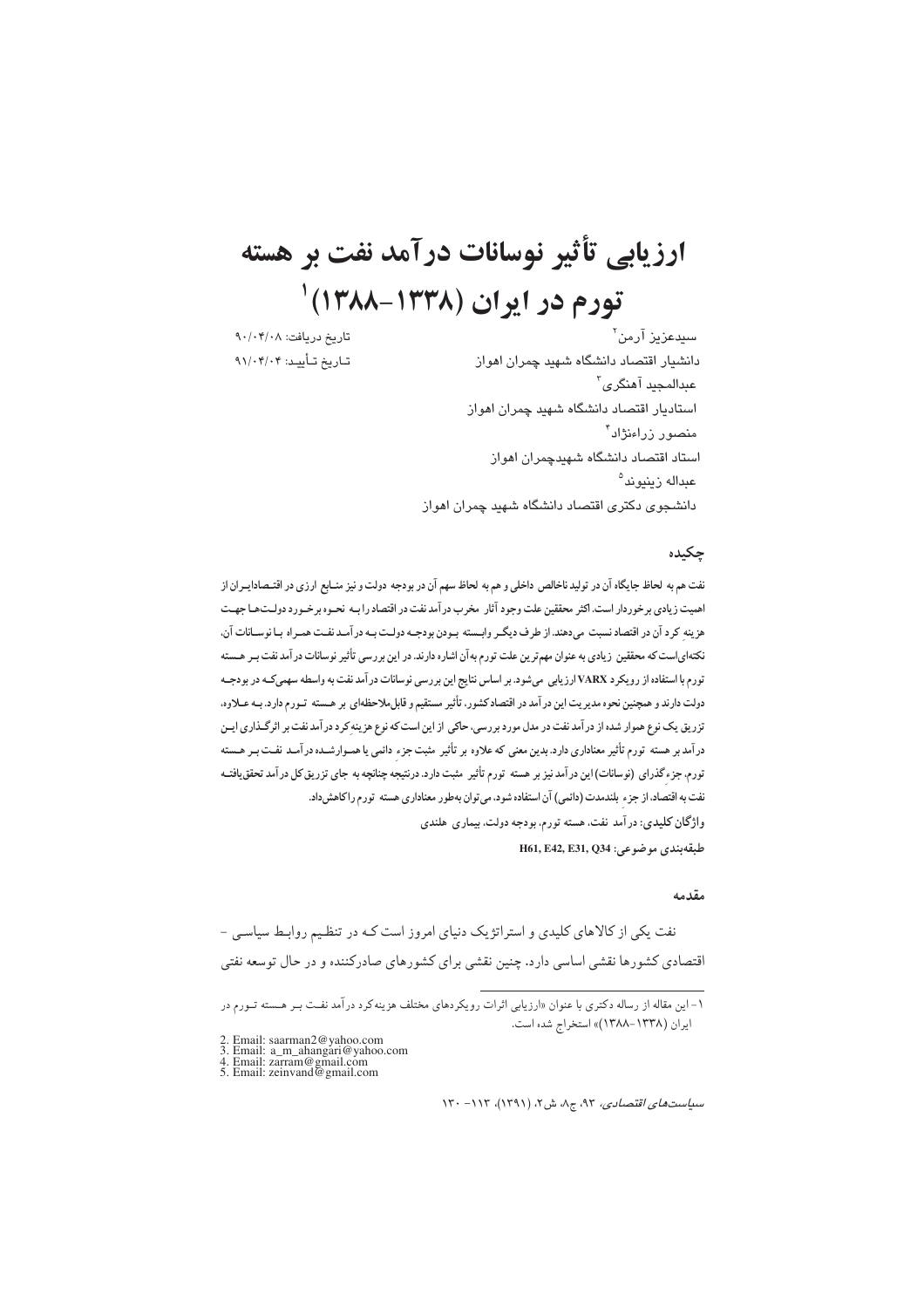جنبه مضاعف دارد. به طوری که تقریباً هر گونه سیاستگذاری در این کشورها را می تـوان متـأثر از سیاستهای مرتبط با تولید، توزیع و درآمد حاصل از آن تلقی کرد. اکثر این کشورها بهرغـم کـسب در آمد هنگفت نفتي هنوز از نظر شاخص هايي همچون زيرسـاخت.عاي ناكـافي، كمبـود نيـروي كـار ماهر، کمبود نهادهای توسعهای و حضور انبوه نیرویکار در بخش های اقتصادی که بهرهوری پیایینی دارند، جزء کشورهای کمتر توسعه یافتـه بـه حـساب مـی آینـد. در آمـد نفـت در ایـن کـشورها تنهـا تأمینکننده یکی از عوامل رشد اقتصادی است. این درآمدهای هنگفت ناشـی از صـدور نفـت خـام بهرغم رفع مسئله تأمين مالي، تضعيف صادرات غيرنفتي را به دنبال داشته است. از طرفي بـر اســاس بررسه هایی که در زمینه نفت و اقتـصاد صـورت گرفتـه اسـت، ریـشه و علـت وجـود آثـار مخـرب درآمدنفت در اقتصاد را به نحوه برخورد دولتها با آن و چگونگی هزینه کـرد آن در اقتـصاد نـسبت می،دهند. از جمله این نظریات نظریه بیماری هلندی است کـه بـه روشـنی مـشکلات ایـن رفتـار بـا درآمد نفت را توضيح مي دهـد (Hamilton and Herrera, 2004: 265-286); (Becker, 1999). از طرف دیگر وابسته نمودن بودجه دولت به درآمد نفت همراه با نوسانات آن، نکتهای است که اکثر محققيين بـه عنـوان مهـم تـرين علـت تـورم بـه آن اشـاره دارنـد (Bahmani-Oskooee, 1995) و (غني نژاد، ١٣٨٧).

وابستگی اقتصاد ایران به بخش نفت در چند دهه گذشته، هـم بـه لحـاظ جایگـاه آن در تولیـد ناخالص داخلی کشور و هم به لحاظ سهم درآمد نفت در بودجه دولت و نیـز منـابع ارزي کـشور، از ويژگي هاي قابل ملاحظه اين اقتصاد بوده است (Liu and Adedeji, 2000) و (غنبي نـژاد، ۱۳۸۷). به گونه ای که می توان ادعاکرد که هر عاملی در اقتصاد ایران مستقیم یا غیرمستقیم متـأثر از درآمـد نفت است. از طرفبی تـورم بـه عنـوان یـک مـشکل عمـده از دهـههـای گذشـته گریبـانگیر برخـی از کشورهای در حال توسعه از جمله ایران بوده است. در این بین اقتصاد ایران طی چنـد دهـه اخیـر و مشخصاً از اواسط دهه ۵۰ خورشیدی به بعد، به نحو کاملاً ملموسی تحت تأثیر تورم و عواقب ناشی از آن بوده است. بر اساس نتایج تحقیقات پیشین، تورم اثراتبی همچـون تغییـر و فروپاشـی الگـوی مصرف <sup>۱</sup> در جامعه، تضعیف بخش تولیـد کـشور، افـزایش ریـسک اقتـصادي و بـه دنبـال آن، فـرار سرمايه ها و در نتيجه افزايش نرخ بيكـاري در كـشور، كـاهش ارزش پـول ملـي، افـزايش واردات و کاهش صادرات و در نتیجه کسری تجاری و نارضایتی عمومی از دولت و افزایش اختلاف طبقـات درآمدي در جامعه را به دنبال داشته است (265-266 :004-2004). بـ اسـاس مطالعات صورت گرفته، عواملی که باعث شکل گیری و تشدید معضل تورم در اقتصادایران شـدهانـد متعددند. به طور کلی می توان بـه عـواملی همچـون بـی|نـضباطی مـالی دولـت، سیاسـتهـای پـولی

1. Collapse Pattern of Consumption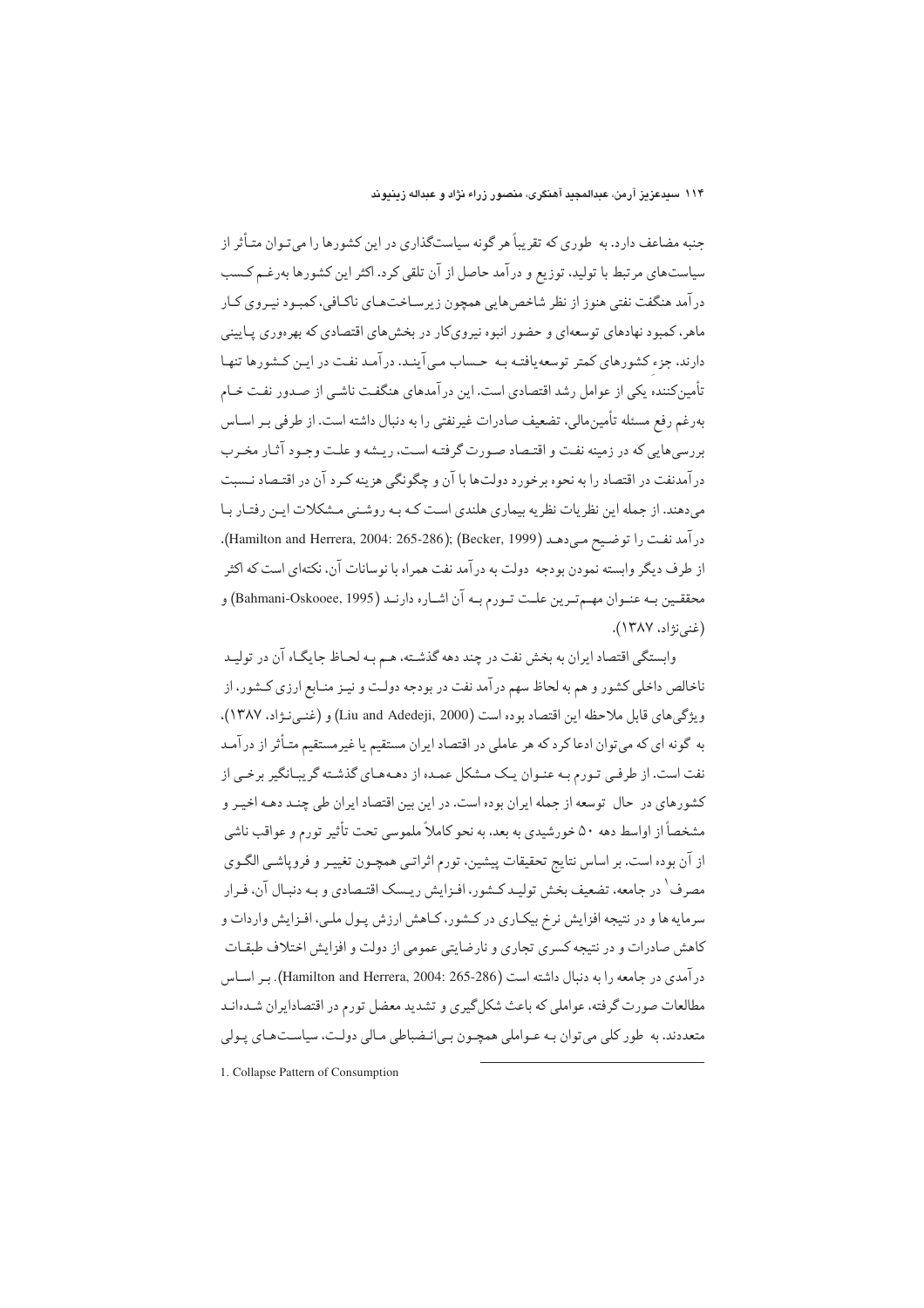نامناسب، شکافهای پرنوسان بین عرضه و تقاضا در بازار کالا و خدمات، تورم وارداتی و برخی از عوامل محیطی <sup>۱</sup> اشاره کرد. در این میان نفت و در آمدهای حاصل از صدور آن، هم به عنـوان بخـشی از تولید ناخالص داخلی و هم به عنوان سهمی که در دخل و خرج دولت دارد، را می توان یک عامل مهم در تشدید تورم و ایجاد نوسان در آن تلقی کرد <sup>۲</sup>. شاید به دلیل وجود همین ارتباط است که نرخ تورم در اقتصاد ایران از سالهای پس از اولین شک بزرگ نفتی (۱۳۵۱–۱۳۵۳) عمدتاً نـرخهـای .<br>تورم دو رقمي را تجربه كرده است (1995 (Bahmani-Oskooee, 1995) (Maher and Alogeel, 2007); :(Becker, 1999). سؤالي كه در اين ميان مي توان مطرح كـرد ايـن اسـت كـه تـأثير احتمـالي شـك درآمد نفت بر نرخ تورم دارای اثر دائمی و ماندگار است یا جنبه کوتاه مدت دارد؟ سؤال دیگـر ایـن است که آنچه نرخ تورم را متأثر می سازد خود درآمد نفت (منهای نوسـانات آن) اسـت یـا نوسـانات همراه با آن و یا هر دو جنبه آن؟، به منظور سنجش آثار درآمد نفت بـر جـزء دائمـی نـرخ تـورم از مفهوم هسته تورم بهره مىبريم.

هسته تورم آن بخش از تغییر در سطح قیمتها که دائمی به نظر مـیرسـد را نـشانمـیدهـد و نوسانات کو تاهمدت و گذرای سطح قیمتها را نادیده میگیرد. ایـن مفهـوم شاخـصی اسـت کـه در سال های اخیر برای اقتصاددانان و سیاستگذاران در تحلیل ها و سیاستگذاری های مربوط به تـورم اهمیت فراوانی یافته است. اقتصاددانان و سیاست گذاران با استفاده از شاخص هسته تورم که ارزش تحلیلی بالاتری برای پیش بینی و سیاستگذاری در جهت تثبیت قیمتها دارد دست یافتـه و از نوسانات کو تاه مدت و گذرای سطح قیمت هـاکـه ارزش تحلیلـی چنـدانی نـدارد و همچنـین جهـت پیشبینی رفتار بلندمدت تورم کاربرد ندارد صرفنظر میکنند.

به این منظور پس از تجزیه سری زمانی درآمد نفت بـه دو جـزء رونـد (کـه بـه عنـوان جـزء هموارشده یا بلندمدت) و جزءنوسانی(گذرای) در آمد نفت، تأثیر این دو جـزء را بـر هـسته تـورم در فضای VARX مورد بررسی قرار میدهیم. این بررسـی در ۵ بخـش ارائـه شـدهاسـت. در مقدمـه بـه موضوع مورد بررسی اشاره شد و سپس بر اهمیت و ضرورت آن تأکید گردید. در بخش دوم ادبیات موضوع و مطالعات مرتبط داخلي و خارجي ارائه مي شود. در بخـش سـوم رونـد تـورم بـا تأكيـد بـر درآمد نفت مرور می شود. در بخش چهارم تحلیلی از روش اقتـصادسنجی مـورد اسـتفاده (VARX) ارائه میشود و در نهایت بخش پنجم به نتیجهگیری از مباحث مطرحشده میپردازد.

۱. در دهههای گذشته شوکهای سیاسی - اقتصادی متعددی در اقتصاد ایران بوقوع پیوسته است که از جمله مـیتـوان به انقلاب اسلامی سال ۱۳۵۷، جنگ هشت ساله ایران وعراق، تحریمهای اقتصادی و شکهای نفتی اشاره کرد.

۲. به طور کلی اثرات درآمد حاصل از صدور نفت در اقتصاد یک کشور صـادرکننده در قالـب نظریــه بیمـاریهلنــدی قابلبررسی است که ابعاد مختلفی از اقتصاد ازجمله نرخ تورم را دربر میگیرد.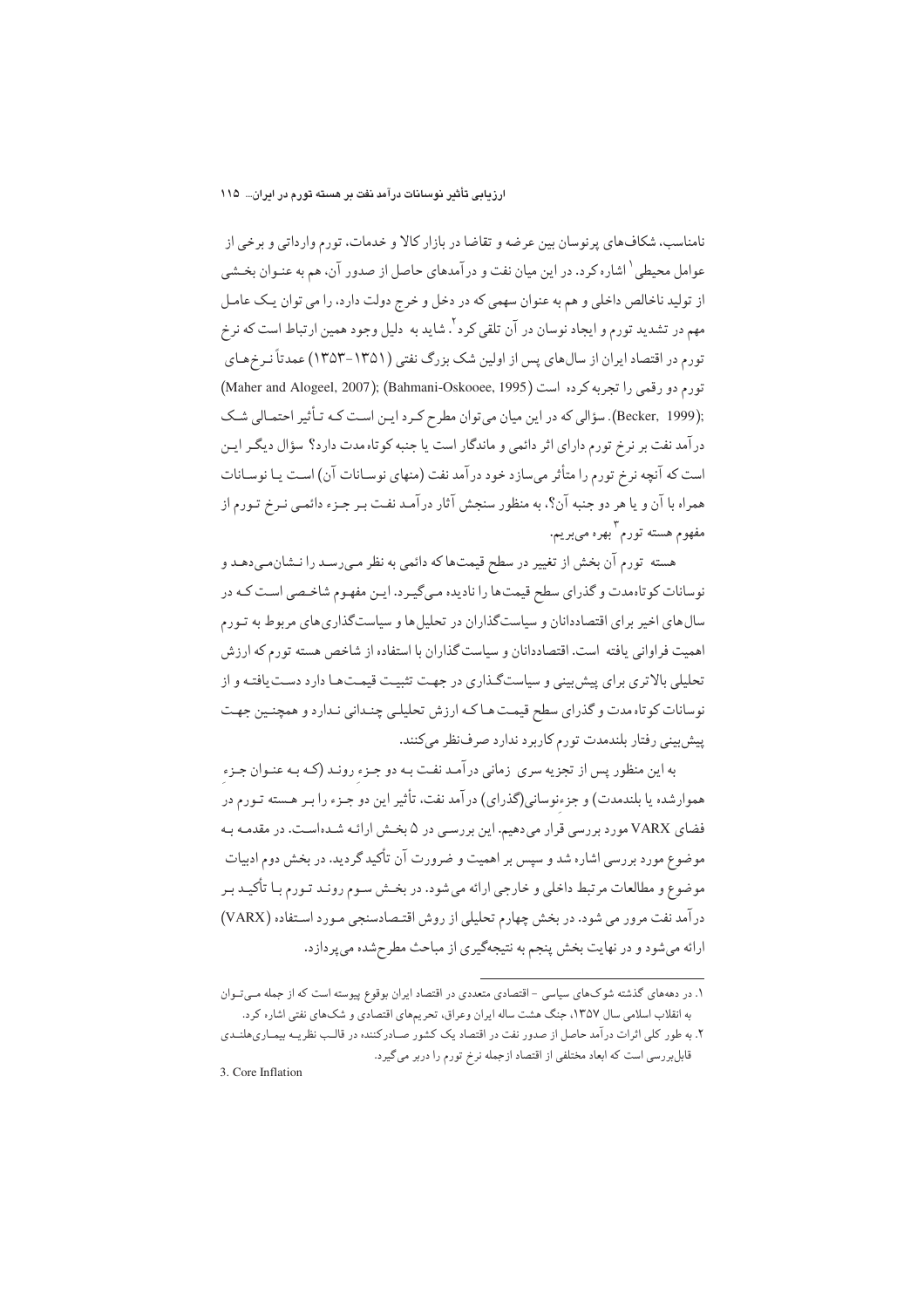۱- مروری بر ادبیات موضوع

از گذشته تـاكنون نظريـات مختلفـي در زمينـه منـشاء ايجـاد تـورم در سـطح اقتـصاد كـلان مطـرح شـده اسـت و دسـتهبنـديهـاي گونـاگوني از ايـن نظريـات در متـون اقتـصادي موجـود است. به طـور کلـی ایـن نظریـات در مـورد منـشاء تـورم عبارتنـد از نظریـه مقـداری پـول، نظریـه جديسد مقسداري پسول (پولگرايسان)، الگسوي کينسزي، کينسزين هساي جديسد و نظريسات ساختار گرايان (:2003, 270-295 Snowdon and Vane).

جهت رعایت اختصار از توضیح این موارد صرف نظر می شود. اما در ادامه به اختصار به تبیـین تئوریک سایر مفاهیم مورد استفاده در این بررسی پرداخته خواهد شد.

مفهـوم هـسته تـورم در جريـان اصـلي علـم اقتـصاد (جريـان نئوكلاسـيكي) شـكل گرفتـه است. اغلب نظریـهپـردازان هـستهتـورم، یـا بـا ایـن فـرض کـه عوامـل حقیقـی تـورم، اثـر مـوقتی دارند و عوامل اسمی تورم، به خصوص پول، دارای اثر بلندمدت بر تورم هستند، تحقیقات خـود را آغـاز نمـودهانـد (,Quah and vahey) و يـا در نهايـت بـه ايـن نتيجـه رسـيدهانـد .(2003 Bagliano and Morana,)

فروض و نتايج اين نظريه در واقع دليلي بر استحكام نظرات جريان نئوكلاسـيكي و منـشاء حقیقی ادوار تجاری است. در واقع مفهوم هسته تورم با تفکیک قسمت دائمی و مـوقتی تـورم در پی آن است که سیاستهای مناسبی را جهت کنترل همزمان تورم و بهبود رشد اقتـصادی توصـیه نماید. در نهایت، حتی اگر ثبات در تورم جاری و تحقق یافته، هدف نهایی سیاست پـولی باشـد. بانک های مرکزی می توانند شاخص هسته تورم را به عنوان هدف میان مدت خـویش قـرار دهنـد (امیری و چشمې، ۱۳۸۳).

تاکنون روش،های مختلفی برای اندازهگیری هسته تورم پیشنهاد شده و در کارهـای تجربـی به کار رفته است. برخی روش ها از برآوردکنندههای محـدود، ماننـد میـانگین، میانـه پـا میـانگین وزنی برای محاسبه جزءبلندمدت تورم اسـتفاده مـیکننـد کـه مـیتـوان بـه کـار بريـان و سـکتـی' (۱۹۹۴) در این زمینه اشاره کرد. ایـن محققـان، از معیـار میانـه وزنـی بـاکمـک روش میـانگین متحرک برای محاسبه هسته تورم بهره گرفتهاند. محققـان دیگـر چـون بخـشـی و پـاتز <sup>۲</sup> (۱۹۹۹) نیز این روش را برای برآورد هسته تورم ادامه دادهاند. فریمن <sup>۳</sup> (۱۹۹۸) از همگرایی بلندمـدت و علیت گرنجر برای اندازهگیری شاخصهای هسته تورم استفاده کرده است. مـارگیوس و دیگـران ٔ

- 
- 1. Bryan and Cecchetti<br>2. Bakhshi and Yates<br>3. Freeman
- 4. Marques et al.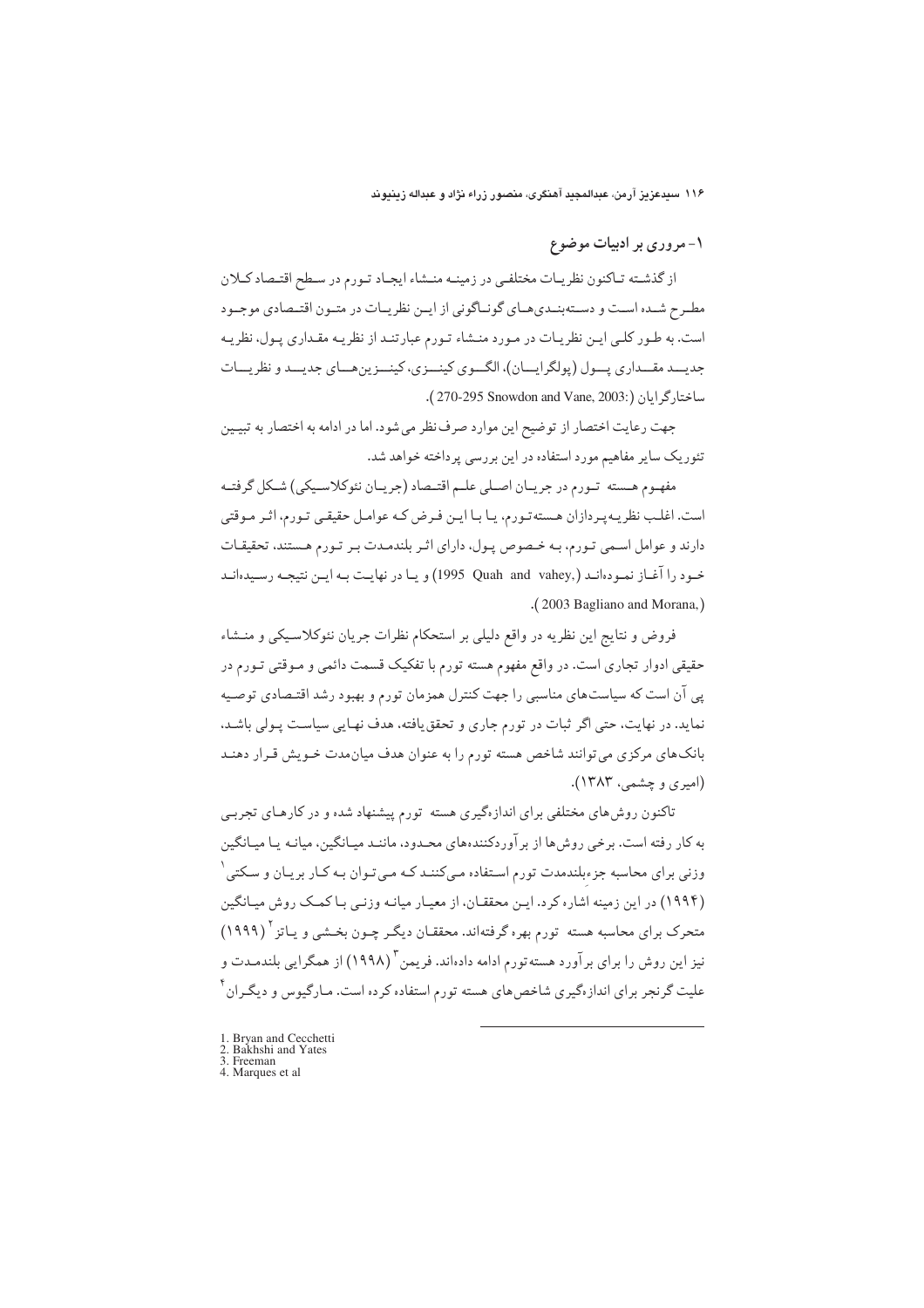(۲۰۰۳) هم با پیروی از روش فریمن (۱۹۹۸) سه معیار شناخته شده روند هسته تورم. یعنی تورم خالص از شاخص مواد غذایی و انرژی، میانگین اصلاحشده و میانـه وزنـی تـورم را مورد بررسی قرار دادهاند و در نهایت پیشنهاد کردهاند کاربرد میانگین اصلاحشده و میانه وزنبی، معیارهای مناسب تـری بـرای انـدازهگیـری هـسته تـورم اسـت. برخـی محققـان بـا کمـک روش خودتوضیح برداری ساختاری` سعی کردهاند تا سریهای زمانی اقتصادی را به دو جـزء دائمـی و موقتی تجزیه نمایند. مطالعه گواه و وهی (۱۹۹۵) بـرای بـرآورد هـسته تـورم کـشور انگلـستان، یکی از اولین مطالعات با کمک این روش است، کـه از روش خودرگرسـیون بـرداری دو متغیـره (تورم و توليم) استفاده نموده است. پيرو اين مطالعـه، ويـن ' (١٩٩٧) از روش VAR ساختاری به صورت دو متغیره برای منطقه اروپا استفاده کرده است.

شمو شنگ<sup>۲</sup> (۲۰۰۹) با استفاده از دادههای نوزده کشور صنعتی با تخمین یک مـدل VAR بـه بررسی اثرات قیمت نفت بر تورم این کشورها پرداخته است. نتیجه این تحقیق نشان داده است کـه عواملي همچون افزايش ارزش يول ملي، سياست يولي فعال تر در مقابله با تـورم و درجـه بـازبـودن تجاری از اثرات تغییر قیمت نفت بر تورم کاسته اند، و در نهایت اینکه شوک قیمت نفت حـداقل بـه صورت جزیی به تورم منتقل میشود.

کوگلی ٔ (۲۰۰۲)، فیلتر جدیدی برای محاسبه هسته تـورم ارائـه نمـوده و در مقایـسه بـا سـایر معیارها به این نتیجه رسیده است کـه روش ابـداعی وی مناسـب تـر اسـت. لـی بیهـان و سـدیلوت<sup>۵</sup> (۲۰۰۲) در یک کار تجربی برای فرانسه، تمام روش های محاسبه هسته تورم را مقایسه نموده انـد و از بین معیارهای، الف- تورم بدون شـاخص غـذا و انـرژی؛ ب- میـانگین اصـلاح شـده؛ ج- VAR ساختاري؛ و د-شاخص عامل يويا (DFI) به اين نتيجه رسيدهاند كه معيـار ميـانگين اصـلاح شـده. برای اندازهگیری هستهتورم در فرانسه مناسب تر است.

ماهر و العقيـل (٢٠٠٧)، در يـك بررسـي تحت عنـوان ارزيـابي عوامـل مـؤثر بـر تـورم در کشورهای شورای همکاری خلیج فارس (نمونه عربستان و کویت) به تحلیل تورم در کوتاهمدت و بلندمدت در این دو کشور در قالب تخمین مدل تورم پرداختهاند. در این مـدل از متغیرهـایی ماننـد تورم، قیمت نفت، تورم وارداتی، تقاضای کل، نرخ مؤثر ارز اسمی و حجم پول استفاده شـده است. جهت تخمین مدل از روش همجمعی استفاده شده است و از بین روابط بلندمـدت بـه دسـت آمـده رابطهای که از نظر تئوریکی قابل توجیه است انتخاب و تـشریح شـده اسـت. بـر اسـاس نتـایج ایـن

- 1. Structural Vector Auto-Regressive<br>2. Wynne<br>3. Shiu-Sheng<br>4. Cogley<br>5. Bihan and Sedillot<br>6. Dynamic Factor Index
- 
- 
-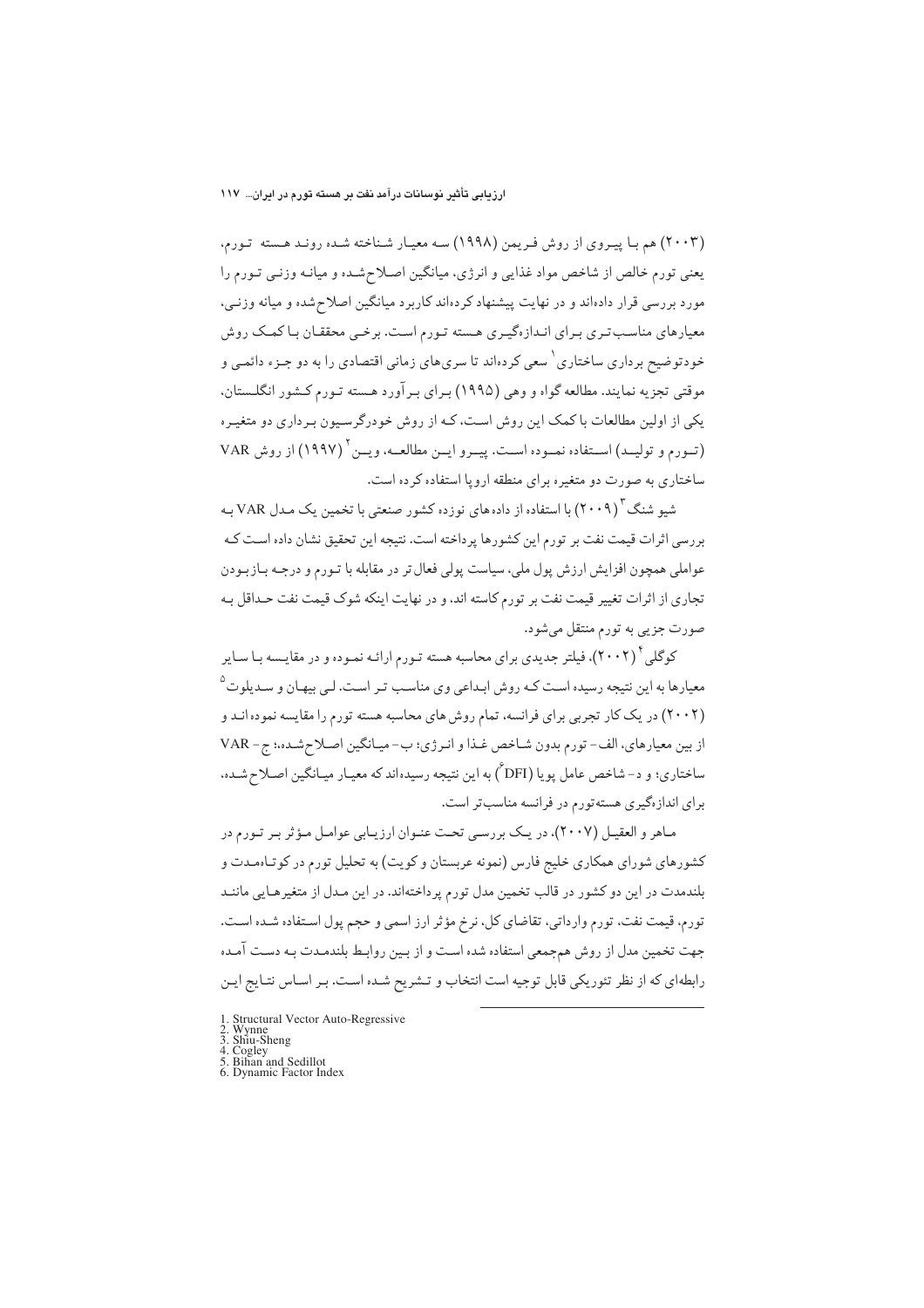تحقیق که در مدلهای جداگانهای برای عربستان و کویت تخمین زده شده است، هر دو عامل داخلبی و خارجي بر تورم در اين كشورها مؤثر بودهاند. در بلندمدت مهمترين عامل مؤثر بر تورم در اين دو کشور تورم بخش تجاری بوده که بسیار متأثر از تورم جهانی است، همچنین نرخ ارز و قیمت نفت نیز در بلندمدت بر میزان تورم مؤثر بودهاند؛ اما عواملی ماننـد شـوک تقاضـا و عرضـه پـول تنهـا در کوتاهمدت بر تورم تأثیر داشتهاند.

باگلیانو و مورانا (۲۰۰۳)، به بر آورد هسته تـورم و عوامـل مـؤثر بـر آن در اقتـصادآمریکا بـه روش تحلیـل هـمجمعـی پرداختـهانـد. دوره مـورد بررسـی در ایـن تحقیـق ۱۹۶۰-۲۰۰۰ بـوده و متغیرهای رشد یول اسمی، رشد تولید ملی و قیمت نفت (به عنوان یک عامل تبورم طرف عرضـه) در آن لحاظ شده است. در این بررسی از روش گـواه و واهـی (۱۹۹۵) بـر اسـاس مـدلهـای اقتصادسنجی با تجزیه عوامل به موقتی و دائمبی بـا روش VAR اسـتفاده شـده است. در ایـن بررسی روند بلندمدت تورم به عنوان هسته تورم در آمریکا را بـا اسـتفاده از یـک مـدل رونـد عمومی بر آورد نمودهاند. هسته تورم به شرط استفاده از اطلاعات سری های زمانی مانند، رشد اسمي يول، نوسانات توليد ملي و تغييرات قيمت نفت، پيش بيني كننده مناسبي بـراي تـورم در آمریکا ارزیابی شده است.

۲- مروری بر تحولات درآمد نفت و نرخ تورم در اقتصاد ایران

شـواهد موجـود نـشان مـىدهـد از سـال ١٣٣۶ درآمـد نفتـى ايـران معمـولاً بـيش از ٣٠ درصـد در آمـدهاي دولتــي را تــأمين كــرده اســت. ايــن ســير در دهــهٔ ۱۳۴۰ در حــدي بــالاتر تثبيـت شـد. در مجمـوع ظـرف يـازده سـال، يعنـى در فاصـله ١٣۴٢تــا ١٣۵٣، در آمـد نفـت ایـران نزدیـک بـه ۱۴ برابـر شـد. تنهـا در فاصـله ۱۳۵۱ تـا ۱۳۵۳ درآمـد نفـت ایـران در یـی شوک اول نفتے ۲۱۶ درصـد افــزایش یافــت و از ۲/۴ میلیــارد دلار در ســال ۱۳۵۱ بــه ۵/۱۸ میلیار د دلار در سال ۱۳۵۳ رسید. ۱

عواید نفت ایران در سال ۱۳۴۲ برابر ۴۰ میلیارد ریال و کمی بیش از ۱۲ درصد تولید ناخالص داخلی بوده است. این سهم در سال ۱۳۵۱ به حدود ۱۲ درصد تولید ناخالص ملبی (GNP) رسید. با انفجار قیمتهای نفت در سال ۱۳۵۲، سهم درآمد نفتی در تولید ناخالص ملی به ۲۵ درصد رسید، در سال ۱۳۵۷ به ۱۹ درصد کاهش یافت. همزمان نرخ تورم از ۶ درصـد در سـال ۱۳۵۱ بـه ۲۵ درصد در سال ۱۳۵۶ افزایش یافت.

۱. گزارش های رسمی بانک مرکزی جمهوری اسلامی ایران سال های مختلف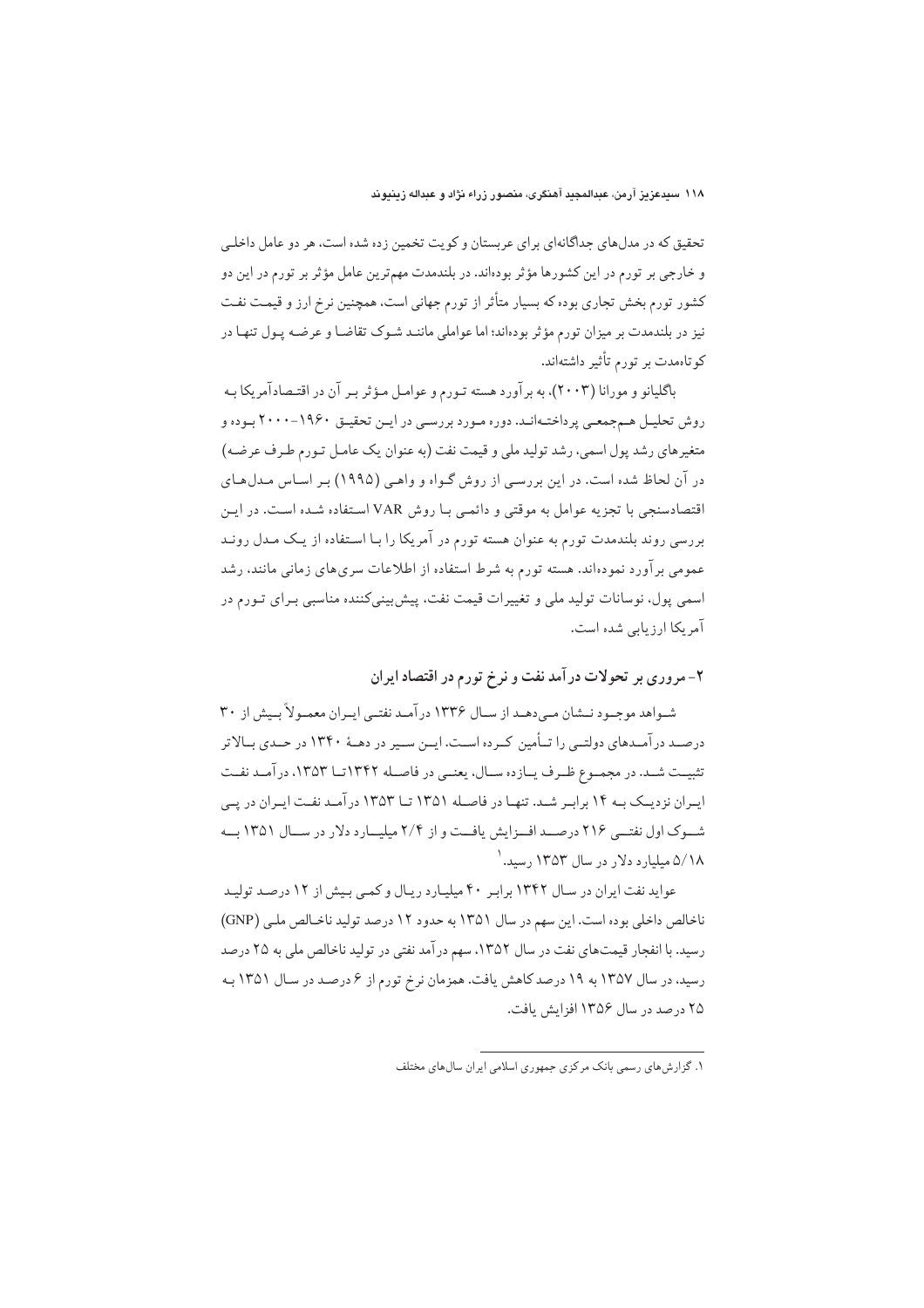| نرخ تورم                  | سال        | نسبت درآمد نفت به بودجهدولت | نرخ تورم                    | سال  |
|---------------------------|------------|-----------------------------|-----------------------------|------|
| $\cdot$ /195              | ۱۳۶۱       | .7979                       | $\cdot/\cdot$ ۶۳            | ۱۳۵۱ |
| $\cdot$ /14 $\wedge$      | 1392       | $\cdot$ /۳۴۹                | $\cdot$ /11٢                | ۱۳۵۲ |
| $\cdot/\backslash\cdot$ ۴ | ۱۳۶۳       | .7999                       | $\cdot$ /100                | ۱۳۵۳ |
| $\cdot/\cdot$ ۶۹          | ۱۳۶۴       | $\cdot$ /۴۳۸                | $\cdot$ / $\cdot$ 99        | ۱۳۵۴ |
| $\cdot$ /۲۳ $\vee$        | ۱۳۶۵       | $\cdot$ /۳۷۴                | .799                        | 1400 |
| $\cdot$ /۲۷۷              | 1398       | $\cdot$ /۴۹۲                | $\cdot$ /۲۵۱                | 1409 |
| $\cdot$ /۲۸۹              | 1397       | $\cdot$ /۴۳۵                | $\cdot/\rangle \cdot \cdot$ | ۱۳۵۷ |
| $\cdot$ /174              | 1398       | $\cdot$ /۳۷۶                | $\cdot/\iota$               | ۱۳۵۸ |
| $\cdot/\cdot$ 9 $\cdot$   | 1399       | $\cdot$ /۴۳ $\cdot$         | $\cdot$ /۲۳۵                | 1409 |
| $\cdot$ /۲۰۷              | $\Upsilon$ | $\cdot$ /۳۸۱                | $\cdot$ /۲۲۸                | ۱۳۶۰ |
|                           |            |                             |                             |      |

جدول(۱): نسبت در امد نفت به بودجه دولت در مقایسه با نرخ تورم

منبع: دادههای بانک مرکزی جمهوری اسلامی ایران

رخ تورم در ایران از سال ۱۳۳۸ مجـددا پـس از حـدود دو دهـه شـروع بـه خودنمـایی کـرد. .<br>د همزمان سیاست های دولت اغلب بر محور نفت پایهریزی میشد. به این صورت که با افزایش قیمت نفت، وضعيت اقتصاد ايران در كنار ساير كشورهاي نفت خيز بهبود مي يافت و با كاهش قيمت نفت در بازارهای جهانی بحران در اقتصاد ایران پدیدار میگشت. فشار تـورم در بخـش۵هـایی کـه دولـت می توانست کمبـود تولیـد را بـا افـزایش واردات جبـران کنـد (ماننـد کالاهـای صـنعتی، مـصرفی و کشاورزی) نسبتاً کمتر بود. اما در بخش هایی که این امکان وجود نداشت، ماننـد سـاختمان سـازی و خدمات، نرخ تورم به مراتب بالاتر بود (يرواند ابراهاميان، ۱۳۸۸: ۴۳۰–۴۸۵).



نمودار(١)-درصد تغییرات هسته تورم (CI)، جزء دائمی (OIP) و گذرا (OIC) در آمد نفت

منبع: براساس يافتههاى تحقيق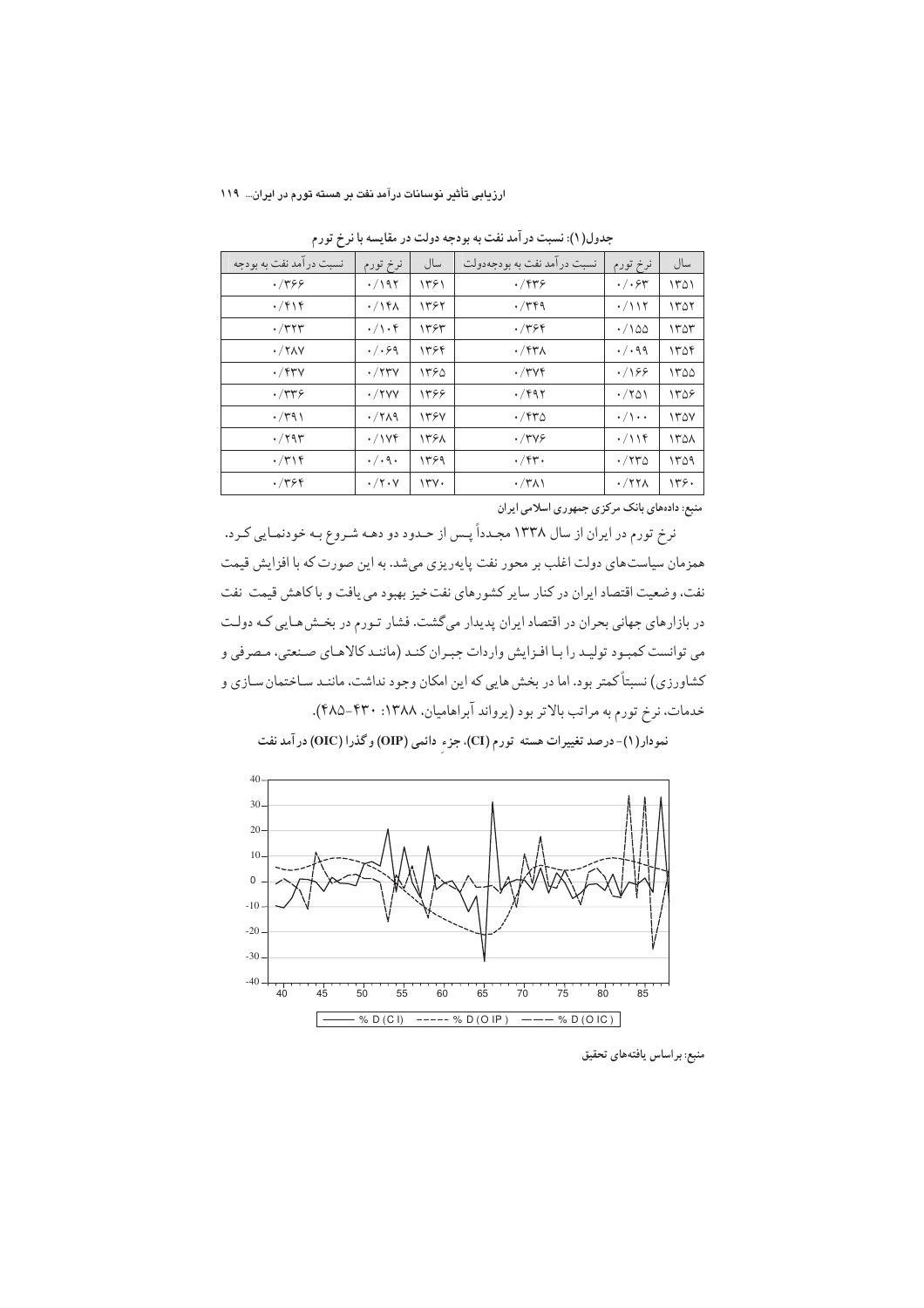در نمودار(۱) درصد تغییرات هسته تورم (CI)، جزء دائمی (OIP) و جـزء گـذرای (سـیکلی) در آمد نفت (OIC) نشان داده شده است. همانگونه که ملاحظه می شـود بـا افـزايش نوسـانات جـزء گذرای در آمد نفت نوسانات هسته تورم نیز در طی سالهای مختلف افزایش یافتـه اسـت. بـه طـور مثال در دهه ۱۳۵۰ که نوسانات جزء گذرای در آمد نفت نـسبت بـه دهـه قبـل از آن افـزايش يافتـه (به طور متوسط ۷/۴ درصد درطی سالهای مذکور)، هسته تورم نیـز بـه تبـع آن نوسـانات زیـادی حدود ۱۰/۲ درصد به طور متوسط تجربه نموده است. طي سـالهـاي پـس از انقـلاب بـه ويـژه در دهههای ۱۳۷۰ و ۱۳۸۰ نیز جزء گذرای درآمد نفت نوسانات زیادی داشته است که به تبع آن هسته تورم به ویژه در دهه پایانی دوره مورد بررسی نیز نوسانات زیادی را تجربه نمودهاست.

به طور کلی با ورود در آمد نفت و افزایش تدریجی سهم آن در اقتصاد کشور، ساختار اقتصادی به دلیل ایجاد بیماری هلندی ناشی از این درآمدها تغییر نمود. در زمینه تورم می توان گفت، قبـل از يكصد سال اخير در اقتصاد ايران اگر چه بارها شاهد افزايش قيمتها بودهايم. اما هيچ گاه شاهد تورم به شکلی که در یکصد سال اخیر ، به ویژه دهههای گذشته وجود داشته است، نبودهایم.

# ۳- بر آورد مدل اقتصادسنجی

در این بخش ابتدا روش VARXکه در این تحقیق مـورد اسـتفاده قـرار مـي¢يـرد بـه اختـصار تشریح می شود. در ادامه با استفاده از نرم افزارهای Eviews و Microfit روابط مربوطه برآورد شـده و تجزیه و تحلیل می شود در این میان از تکنیکهای کمکی شامل روش همجمعی یوهانسون، فیلتـر هدریک پرسکات و تحلیل واریانس، نیز استفاده می شود.

## $VARX$  - مدل های ساختاری $-1 - r$

در مدل خودتوضیحبرداری رفتار متغیرها بر اساس مقادیر گذشته خود آنها و سایر متغیرها به صورت همزمان توضیح داده میشود. با توجه به اینکـه تجزیـه و تحلیـل هـمجمعـی مبتنـی بـر روش .<br>VAR مستلزم برونزا بودن رگرسورها نيست (برخلاف رگرسيون معمولي)، لذا متغيرها به درونـزا و برونزا تقسیم نمی شوند. این امر بر مبنای نظر کریستوفر سیمز (۱۹۸۰) بیان می شود که معتقد است در این نوع تحلیل ها نباید بین متغیرها تفکیک قائل شد. این روش را می توان نوع خاصی از سیستم معادلات همزمان تلقى كرد. در اين مدل با روش حداقل مربعات معمولي بـراي هـر معادلـه بـر آورد جداگانهای انجام میشود. البته با وجود وقفههای متعدد یک متغیر معلوم، ضرایب به تنهایی به علت همخطی معنی دار نخواهد بود، ولی باید معناداری کل معادله در نظر گرفته شود. با توجـه بـه درونـزا

1. Christopher Sims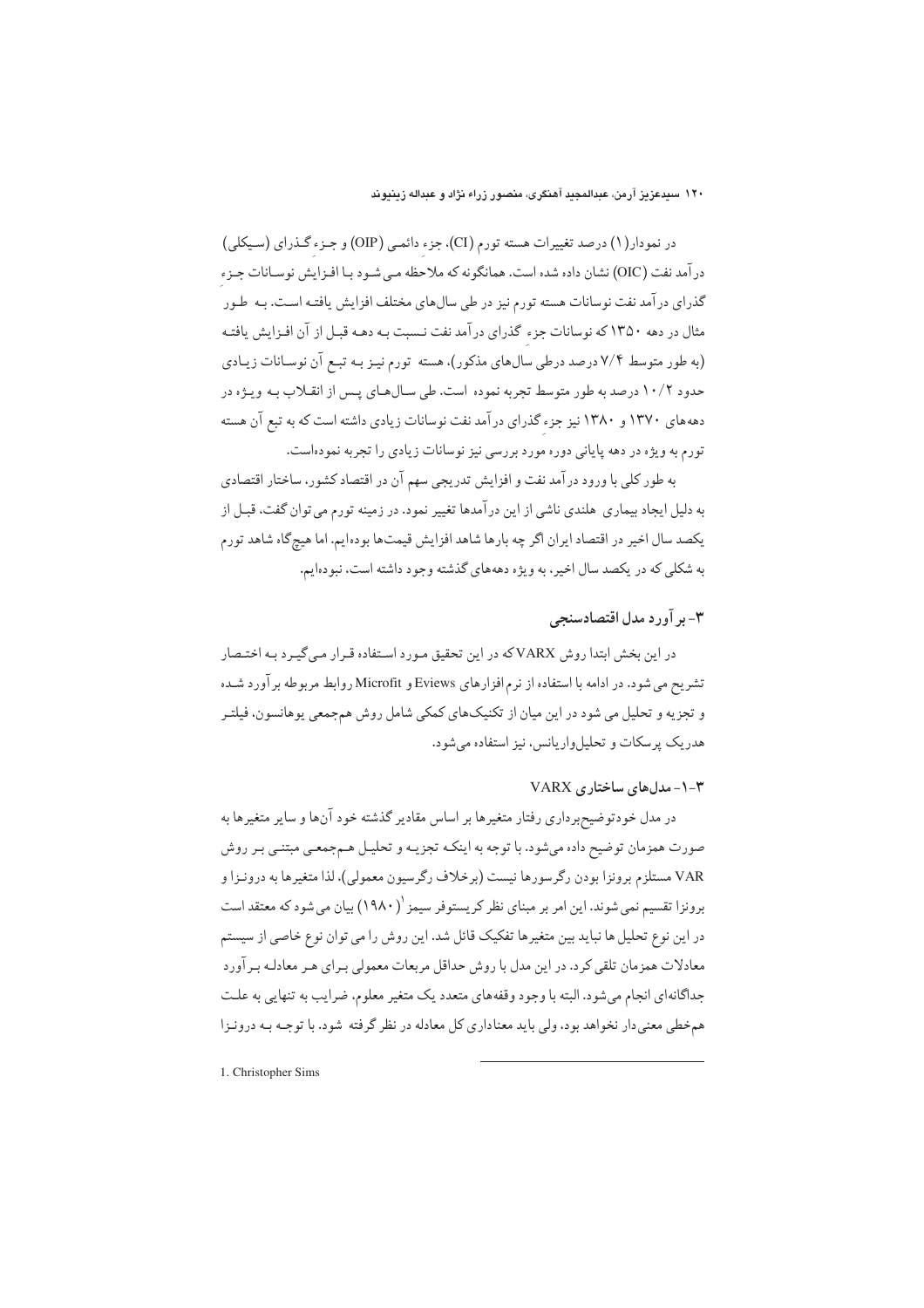بودن تمام متغیرها ارتباطات متقابل آنها توسط سیستم معادلات همزمان صـورت مـي گيـرد. البتـه می توان متغیرهای برونزایی مثل جمله ثابت و روند زمـانی یـا متغیرهـای موهـومی و یـا متغیرهـای سیاستی را معرفی کرد. این روش در مواردی که تئوری اقتصادی توضیح کاملی از مدل ندهد یا مدل بسیار پیچیده باشد یا توافقی بر یک تئوری مناسب وجود نداشته باشد استفاده مبی شـود. امـا جهـت کاربرد بهتر مدلهای ساختاری VAR در کشورهای جهان سوم و اقتصادهای نسبتاً کوچک نسبت به اقتصاد جهانی از مدلهای ساختاری VARX<sup>\</sup>که مبتنبی بـر مـدلهـای سـاختاری VAR اسـت و متغیرهای درونزا و برونزا به صورت همزمان در آن حضور دارند، استفاده مبی شـود. بـه طـوری کـه برخی از متغیرهایی که برای کشورهای بزرگ درونزا محسوب می شوند برای کشورهای کوچـک در اين مدلها برونزاي ضعيف<sup>٢</sup> تلقي مي شوند.

در ادامه ابتدا تحلیل مدلهای ساختاری VARX هم جمع <sup>۳</sup> به طور خلاصه ارائه می شود. سـیس به تحلیل واکنش آنی <sup>۴</sup> و تحلیل وار پانس <sup>۵</sup> در ارتباط با این مدل۱ها اشار ه خواهد شد <sup>۶</sup>. حهت بـه دسـت آوردن روابـط هـمجمعــي بــا فــرض وجــود متغيرهــاي درونــزا و برونــزاي ضـعيف، درون بــردار فرضي (\*,X بر Z, = (X رابطه زير به صورت انحراف از ميانگين ارائه مي شود:

$$
\zeta_t = \beta' Z_t - C - \gamma_t \tag{1}
$$

به طوری که،

$$
Z_t = (X_t, X_t^*)
$$
\n<sup>(</sup>

$$
C_t = (C, C^*)
$$

$$
\gamma_t = (\gamma, \gamma^*)
$$
 (f)

$$
\zeta_{t} = (\zeta_{xt}, \zeta_{x^{*}t})^{\dagger}
$$
\n
$$
\zeta_{t} = \zeta_{t} \zeta_{t} + \zeta_{t} \zeta_{t} \zeta_{t} \tag{2}
$$

$$
\beta_{i} = \begin{bmatrix} \beta_{i1}, & \cdots & \beta_{in} \\ \vdots & \ddots & \vdots \\ \beta_{k1} & \cdots & \beta_{kn} \end{bmatrix}
$$
 (9)

k تعداد بردار و n تعداد متغیرهای برونزا و درونزا؛ بنابراین، مدل ساختاری VARX فوق، بر اساس کی فرم تعدیل شده VAR بر روی Z ساخته می شود. بردار Z در این حالت بـا فـرض دو رابطه به صورت ( $X, X, X, \vdash Z$  یک بـردار از متغیرهـای درونـزای  $X, X, X, \vdash X$  نیـز

<sup>1.</sup> Vector Autoregressive Models with Exogenous Variables<br>۲. (Weaked Exogenous Variables) به این معنی است که بردارهای همگرا در درون بردارهای مدل VECM وجود ندارد.

<sup>3.</sup> Cointegrated<br>4. Impulse Response Analyses<br>5. Variance Decomposition

۶. این تحلیل از Garratt, Lee, Pesaran, and Shin(2006) بر داشت شدهاست.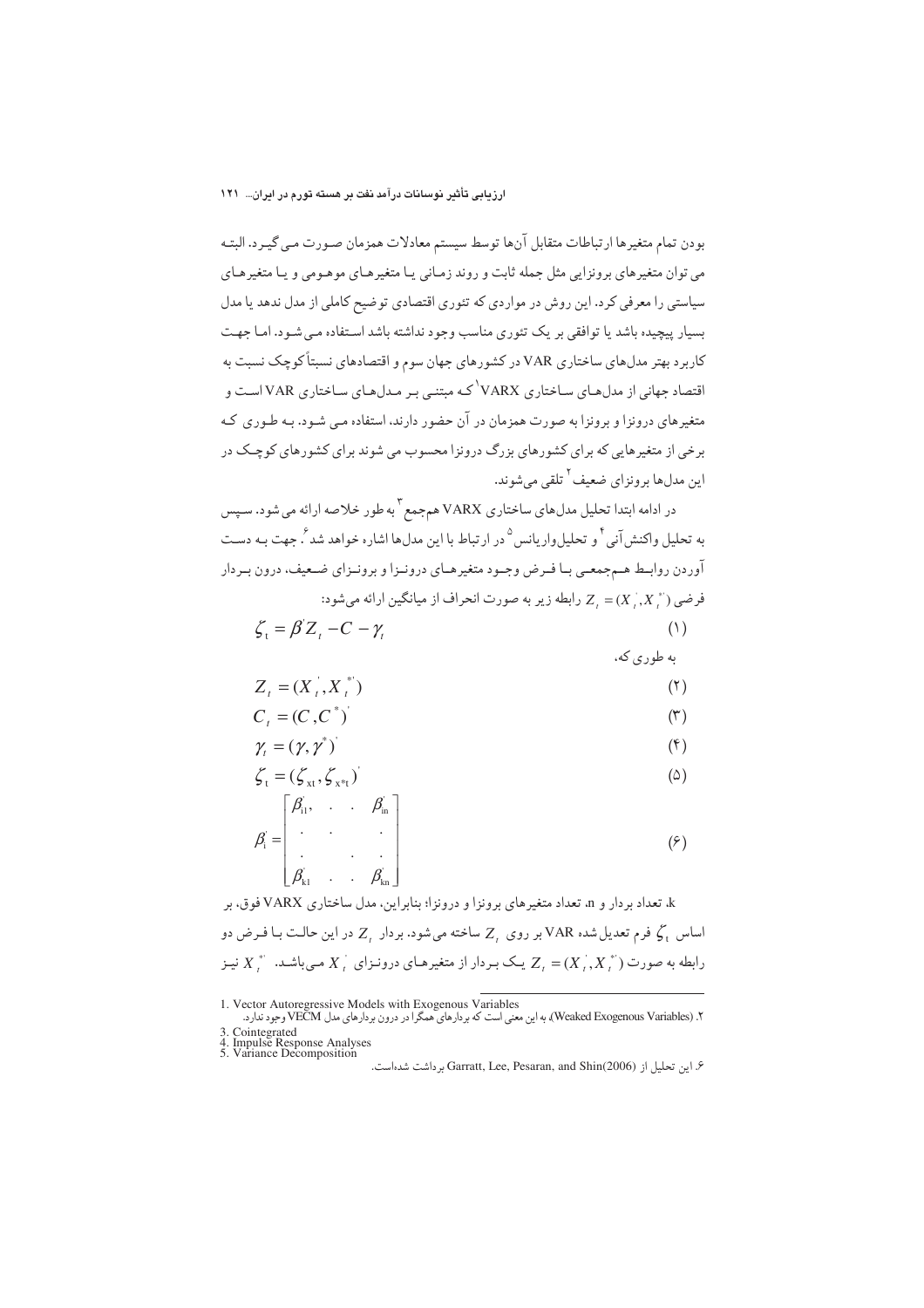تغیرهای برونزای ضعیف در مدل را نشان می دهد. می توان مدل Xor ۲۸۲ را بر اساس 7. ب  
دلهای شرطی برای متغیرهای درونزا به صورت زیر بازنویسی کرد:  
\n
$$
\Delta X_{t} = -\Pi_{X} Z_{t-1} + \sum_{i=1}^{s-1} \Psi \Delta X_{t-1} + \Lambda_{0} \Delta X_{t}^{*} + \sum_{i=1}^{s-1} \Lambda_{i} \Delta X_{t-1}^{*}
$$
\n
$$
+ \alpha_{0} + \alpha_{1} + \nu_{t}
$$

و مدل نهایی برای متغیرهای برونزا به صورت زیر است:

$$
\Delta X_{t}^{*} = \sum_{i=1}^{s-1} \Gamma_{i}^{*} \Delta Z_{t-i} + b_{0} + V_{*t}
$$
 (A)

اگـر مـدل شـامل رونـد خطـي غيرمقيـد باشـد، عمومـاً رونـدهايي در سـطح متغيرهـا زمـاني كه سرى هاى زمانى داراى ريشه واحـد باشـند وجـود خواهـد داشـت. جهـت پرهيـز از ايـن مـشكل ضرایب روند با رابطهای مانند  $\alpha_{\scriptscriptstyle \! 1} = \pi \times \delta$  تعریف میشوند. به طوری که  $\delta$  یک بردار از ضرایب آزاد است (Pesaran, Shin & Smith, 2000).

تعداد قیدهای  $\alpha$  به مرتبه  $\Pi_{\rm v}$  بستگی دارد. در شـرایطی کـه  $\Pi_{\rm v}$  دارای مرتبـه کامـل اسـت، غیرمقید است. زمانی که مرتبه  $\Pi_{\rm v}$  صفر باشد این قید با صفر برابر می شود. زمـانی کـه ضـرایب  $\alpha_{\rm n}$ روند مقيد وجود دارد مدل شرطي به صورت زير بازنويسي مي شود:

$$
\Delta X_{t} = -\Pi_{X} \left[ Z_{t-i} - \delta(t-1) \right] + \sum_{i=1}^{s-1} \Psi \Delta X_{t-i} + \Lambda_{0} \Delta X_{t}^{*} + \sum_{i=1}^{s^{*}-1} \Lambda_{i} \Delta X_{t-i}^{*} + \tilde{\alpha}_{0} + \nu_{t}
$$
\n(9)

به طوري كه  $\alpha_\alpha \times \pi \times \alpha_\alpha = \alpha$ . اين رابطه به عنوان مدل تصحيح خطا با متغيرهاي برونـزاي ن معيف (I(1) يا (\*VECX (s, s) استفاده مي شود. بايد توجه شود كه  $\widetilde{\alpha}_{0}$  نامقيد ولي  $\alpha_{0}$  مقيـد اسـت. برای برآورد ضرایب کافی و مؤثر مدل (۸) کافی است، اما بـرای تحلیـل واکـنش آنـی و پـیش بینـی مدلی مانند (۹) مورد نیاز است.

# ۲-۳- بر آورد مدل VARX و تفسیر نتایج

پژوهشگران زیادی وقت خود را مصروف تشریح ریـشههـا و پویـاییهـای تـورم در کـشورهای مختلف نمودهاند. تئوريها و مدلهاي مختلفي نيز در زمينه تورم به وجـود آمـده اسـت. در مجمـوع دو ایده اساسی در مورد تورم وجود دارد. یکی نگاه ساختاری که تورم را در سیستم ساختاری اقتصاد کلان و به صورت مرتبط با سایر بخشها می بیند. افرادی مانند بیر (۱۹۸۷) از مدل ساختاری تـورم اسـتفاده

1. Bear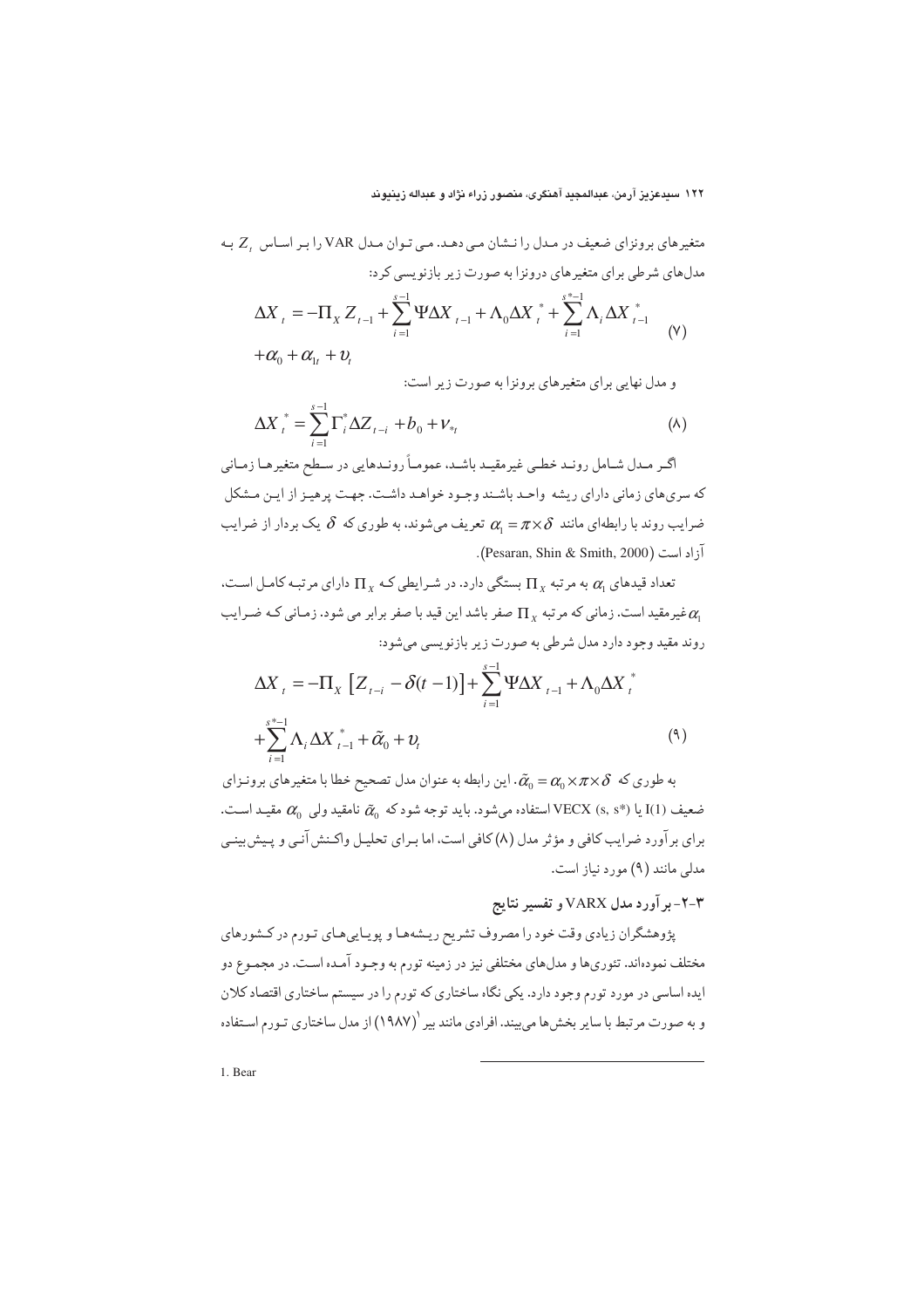نمودهاند. دیگری نگاه پولگرایان که جدیدتر است و تورم را صرفاً یک پدیده پولی میداند. در برخی از کشورهای با تورم بالا، عده زیادی به ایده پولگرایان در زمینه تورم اعتقاد دارنـد کـه رشـد حجـم پـول بیش از رشد اقتصادی منجر به تورم می شـود. ایـن مـدل توسـط هـاربرگر ` (۱۹۶۳) معرفـی و توسـط شبههی ( ۱۹۷۹) و سـاینی آ (۱۹۸۲)در کـشورهای آسـیایی اسـتفاده شـده اسـت. بهمنـی|سـکویی و ملیکسی ٔ (۱۹۹۲) و صالحی، محدث و پسران (۲۰۰۹) مدل پولیون را با افـزودن متغیرهـای دیگـری مانند تورم وارداتی و نرخ ارز به کار بردهاند. در تحقیق حاضر از مدل اخیر که با توجه به شرایط اقتـصاد ایران با تعدیلاتی ایجاد شده، استفاده خواهد شد. قبل از آن، متغیرهای مورد نظر معرفی خواهد شد.  $CI = f$  (LGDPNO, LM2, LFER, PF, LOIC, LOIP, FND, DR)  $(1 \cdot)$ 

معرفمي متغيرهـا: CI، هـسته تـورم (درصـد)، LGDPNO لگـاريتم توليـد ناخـالص داخلـي غیرنفتی (میلیاردریال)، LM2 لگاریتم نقدینگی (میلیارد ریال)، LFER، نرخ ارز در بازار آزاد(ریال)، PF، تورم خارجي (درصد)، LOIC جزء گذراي درآمد نفت، LOIP، جزء دائمي درآمد نفت (ميليـارد دلار، به دلیل برونزای ضعیف فرض شدن ایـن متغیـر، همچنـین جهـت حـذف آثـار نـرخ ارز کـه یـک متغیر درونزاست و در مدل حضور دارد، ارزش دلاری ایـن متغیـر در نظـر گرفتـه شـده اسـت)، FND، متغیر مجازی حساب ذخیره ارزی، DR متغیر مجازی انقلاب. لازم به ذکـر اسـت دادههـای داخلـی از منابع سری زمانی بانک مرکزی و تورم خارجی نیز بر مبنای CPIکشورهای OECD محاسبه شـده و از منابع صندوق بين المللي يول استخراج شده است؛ همه دادهها به قيمت ثابت ١٣٨٣ مي باشد.

# ۴-۲-۱-آزمون ريشه واحد

با توجه به اینکه در این تحقیق آمارها به صورت سری زمانی هستند، تعیین درجه همگرایی هر یک از متغیرهای مورد استفاده جهت بررسی ایستایی آنها و جلوگیری از برازش رگرسیون کـاذب ضروری است. جهت جلوگیری از برازش رگرسیون کاذب باید وجود رابطـهٔ تعـادلی بلندمـدت بـین متغیرها تأیید گردد؛ جهت بررسی وجود یا عدم وجود این نوع رابطه، آزمونهای هـمجمعـی بـه کـار می رود. آزمونهای ریشه واحد با استفاده از تستهای دیکی فولر تعدیل شده <sup>۵</sup>، انجام می شـود. لازم به ذکر است که جهت تعیین وقفه بهینه در بر آورد معادلات مربوط به همگرایی و سایر معادلات ذکر شده از معیارهای آکائیک و شوارتز<sup>۶</sup>استفاده می شود. نتایج ایـن آزمـونهـا بـه صـورت مختـصر در جدول زير ارائه مي شود.

1. Harberger<br>2. Sheehey<br>3. Saini  $\frac{4}{5}$ Melixi Augment Dicky and Fuller Tests<br>Schwartz Criterion(SC)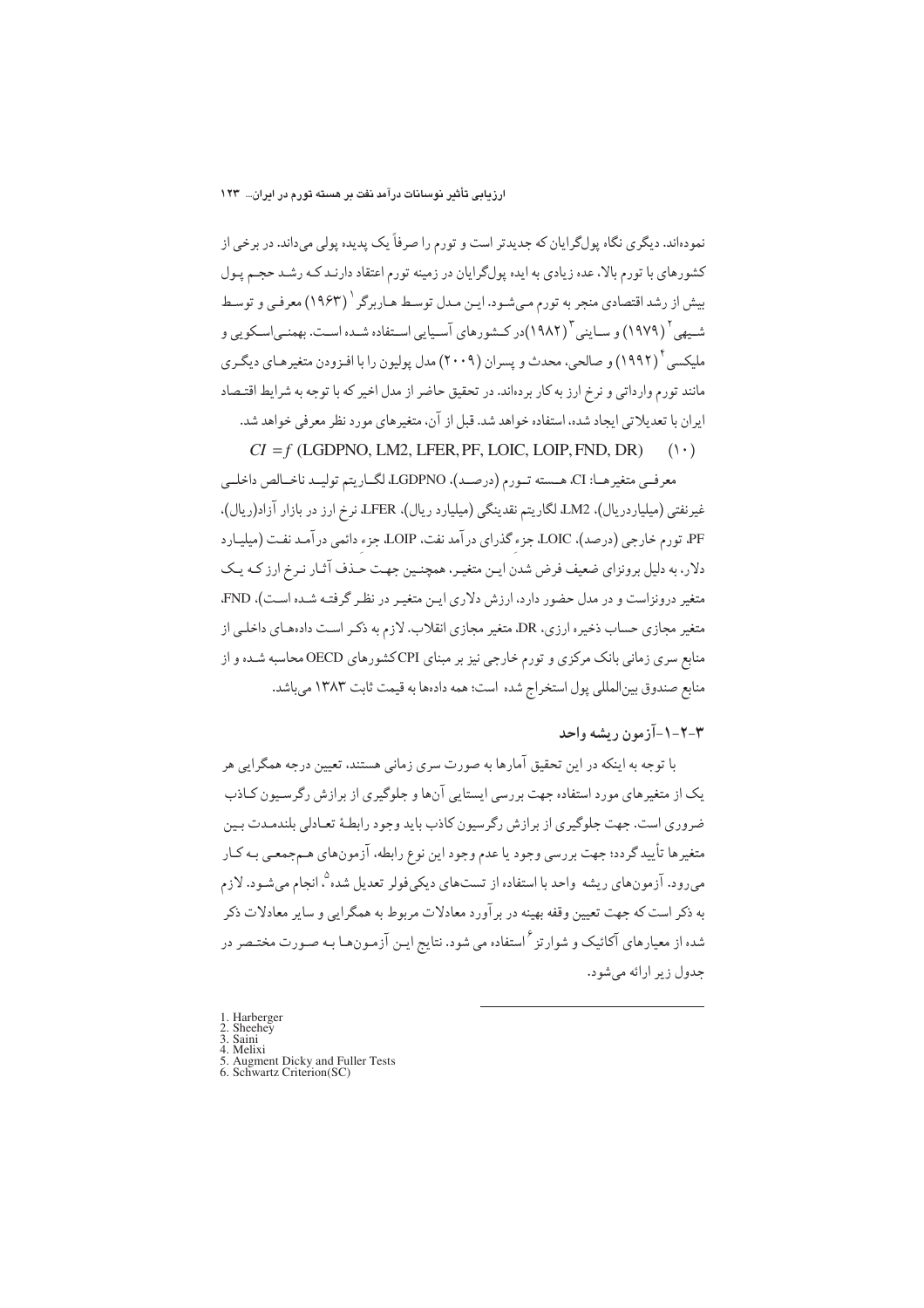| نام متغير       | روندو جمله ثابت          | ADF                          | مقدار آماره مکینون در سطح ۵ درصد          | وضعيت پايايي |
|-----------------|--------------------------|------------------------------|-------------------------------------------|--------------|
| <b>CI</b>       | $\overline{\phantom{m}}$ | $\cdot/\cdot$ ۴۵۴            | $-1/9f\Lambda$                            | نا پایا      |
| D(CI)           |                          | $-\frac{1}{2}\sqrt{4\Delta}$ | $-1/9f\Lambda$                            | پایا         |
| <b>LGDPNO</b>   | $C+T$                    | Y/10Y0                       | $-\mathbf{r}/\mathbf{r} \cdot \mathbf{r}$ | نا پایا      |
| D(LGDPNO)       | $C+T$                    | $-\Gamma/5$                  | $-\mathbf{r}/\mathbf{0}\cdot \mathbf{r}$  | پایا         |
| LM <sub>2</sub> | $C+T$                    | $-1/9.54$                    | $-\mathbf{r}/\mathbf{r} \cdot \mathbf{r}$ | نا پایا      |
| D(LM2)          | $C+T$                    | $-\Delta/\Upsilon\Lambda$ ۹۱ | $-\mathbf{r}/\mathbf{0}\cdot\mathbf{r}$   | پایا         |
| <b>LFER</b>     | $C+T$                    | $1/\lambda$ ۴۴۹              | $-\mathbf{r}/\mathbf{0}\cdot\mathbf{r}$   | نا پایا      |
| D(LFER)         | $C+T$                    | $-\Delta$ /۲۹۵۴              | $-\mathbf{r}/\mathbf{r} \cdot \mathbf{r}$ | پایا         |
| PF              | $C+T$                    | $-Y/VP$                      | $-\mathbf{r}/\mathbf{0}\cdot\mathbf{r}$   | نا پايا      |
| D(PF)           | $C+T$                    | $-\lambda/\Delta$ ۹۷۳        | $-\mathbf{r}/\mathbf{0}\cdot \mathbf{r}$  | پایا         |
| <b>LOIC</b>     | $\mathsf{C}$             | $-7/7919$                    | $-Y/9779$                                 | نا پایا      |
| D(LOIC)         | $\mathsf{C}$             | $-17/100$                    | $-Y/9779$                                 | پایا         |
| <b>LOIP</b>     | $\overline{\phantom{m}}$ | $-\cdot/\cdot\19$            | $-1/9$ ۴۸۵                                | نا پایا      |
| D(LOIP)         |                          | $-7/0990$                    | $-1/9$ ۴۸۵                                | پایا         |

جدول(۲): ازمون ریشه واحد متغیرهای مورد استفاده در مدل

منبع: براساس يافتههاي تحقيق

جهت رسیدن به یک مدل بهینه که برازش مناسبی از متغیرهای مدل را ارائه دهد. اگاهی نسبت به وقفه بهينه مدل و متغيرهاي موجود در ان الزامي است. جهت تعيين وقفه بهينه مـدل اقتصادسنجی، کلیه متغیرها در قالب یک معادلـه اتورگرسـیوبرداری نامقیـد بـرازش مـیشـود. به منظور تعیین تعداد وقفه بهینه در براورد معادلات از معیارهای اکاییک و شوارتز و حنان – کوئین<sup>'</sup> که از لگاریتم تابع راستنمایی محاسبه میگردد، استفاده میشود. بـر اسـاس معیارهـای اطلاعاتي شوارتز بيزين و اكائيک تعداد وقفه بهينه مدل با انتخاب طـول حـداكثر پـنج وقفـه. يک وقفه تعيين ميشود.

جهت رسيدن به الگوي بهينه از پنج الگوي موجود در روش هم جمعي يوهانسون، با استفاده از تکنیک تلخیص<sup>۲</sup> و با استفاده از آمارههای آزمون لـوگلایکلیهـود<sup>۳</sup>. آکاییــک و شـوارتز مـدل بهینه انتخاب میشود. براساس امارههای اکاییک و شوارتز الگوی سوم همجمعی یوهانـسون بـه عنوان الگوی بهینه جهت برازش دادهها انتخاب میشود. پس از انتخاب الگوی مناسب همجمعـی یوهانسون، تعداد بردارهای تعادلی بلندمدت موجود بین متغیرهای مدل و ضـرایب مربوطـه نیـز

 $\overline{a}$ 

<sup>1.</sup> Hannan-Quinn information criterion (HQ) 2. Summarize 3. Log Likelihood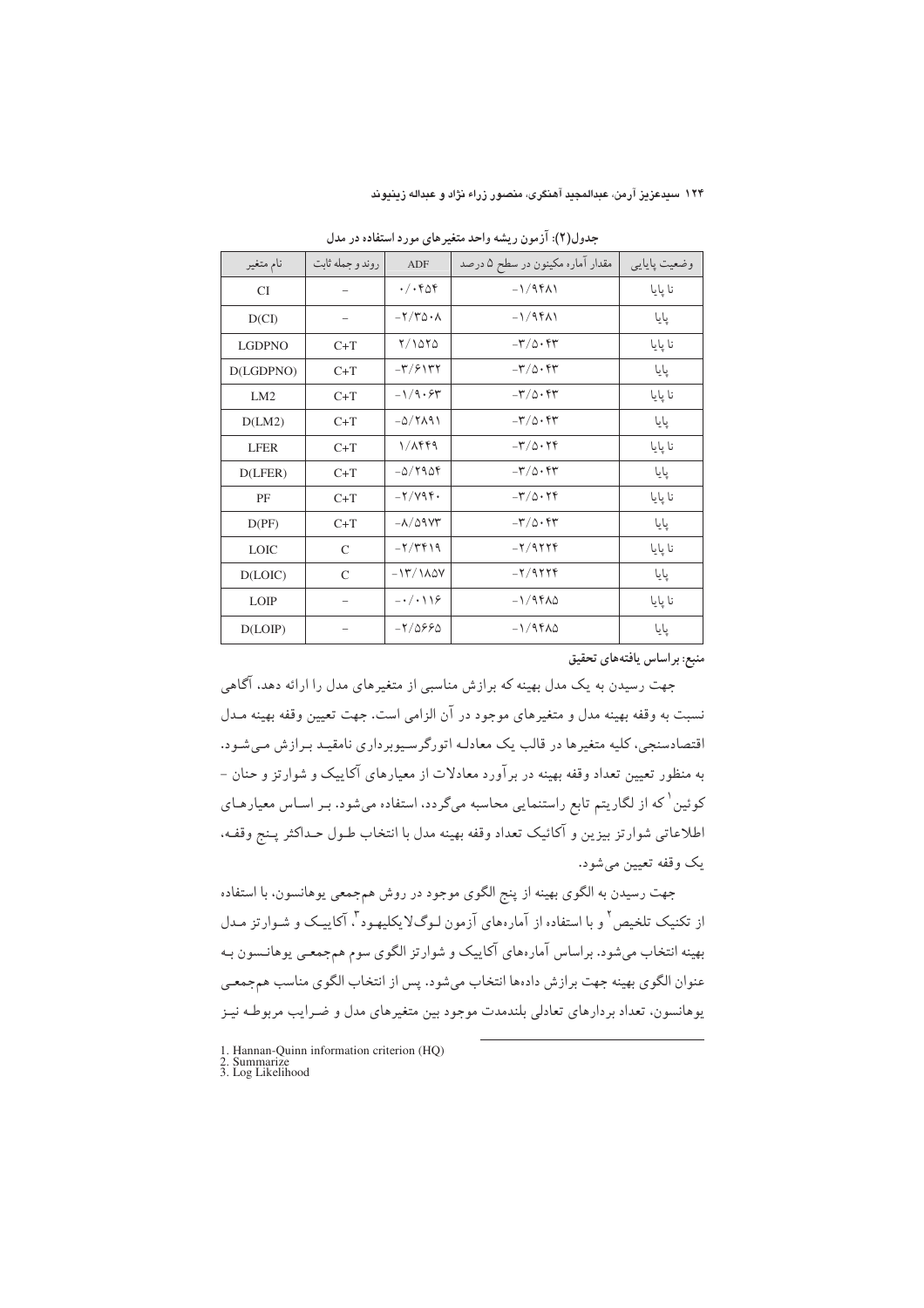برآورد شدهاند. در جدول زیر نتایج آزمون همجمعی یوهانسون از طریـق آمـاره آزمـون حـداکثر مقدار ویژه و اثـر (  $\lambda_{mce}$ ) جهـت تعیـین تعـداد روابـط تعـادلی بلندمـدت بـین متغیرهـای مـدل بـر اسـاس روش لايكليهـود (LR) ارائـه شـده اسـت. بـر ايـن اسـاس وجـود يـك رابطـه تعـادلي بلندمدت بین متغیرها در سطح اهمیت ۵٪ تأییـد مـیشـود. لازم بـه ذکـر اسـت در ایـن آزمـون متغیرهای LM2 ،LGDPNO ،CI و LFER به صورت درونـزا و متغیرهـای FND ،LOIC ،PF. DR و LOIP به صورت برونزاي ضعيف تعيين شدهاند.

| فرضيه صفر       | ماگزيمم مقدار ويژه         | مقدار بحراني در سطح ۰٪ | Prob                   |
|-----------------|----------------------------|------------------------|------------------------|
| $r =$ .         | $fV/\tau\cdot\tau$         | TV/QAFF                | $\cdot / \cdots$       |
| r<1             | 0/9                        | Y1/1719                | $\cdot$ /9 $\wedge$ ۴۲ |
| فرضيه صفر       | $(\lambda_{\text{trace}})$ | مقدار بحراني در سطح ۰٪ | Prob                   |
| $r =$ .         | 51/757.                    | 47/1081                | $\cdot/\cdot\cdot$ ۳۶  |
| $r \leq \gamma$ | 11/1041                    | Y9/Y9YA                | .7908                  |

جدول(٣): آزمون هم جمعي يوهانسون جهت بر آورد تعداد روابط تعادلي بلندمدت (r. تعداد روابط تعادلي بلندمدت)

منبع: بر اساس یافتههای تحقیق

در این بخش رابطه همجمعی بلندمدت به دست آمـده بـین متغیرهـای مـدل بـر اسـاس روش همجمعي، ارائه و تفسير مي شود.

#### $CI = -0.241LGDPNO + 0.002LM2 + 0.080LFER + 0.019PF$  $(11)$  $+0.003LOIC + 0.062LOIP$

با توجه به نتایج ارائه شده در رابطه (۱۱) اکثر متغیرهای مورد بررسی دارای اثر مـورد انتظـار بر هسته تورم هستند. قبل از تحلیل نتایج، جهت آزمـون معنـاداری متغیرهـا و قیـدهای مبتنـی بـر تئوري بر اساس بردار تعـادلي بـه دسـت آمـده در مـدل VECX در ايـن قـسمت از آمـاره مـاكزيمم لایکلیهود استفاده شده است (صالحی و دیگران. ۲۰۰۹). نتایج در جدول زیر ارائه شده است.

| متغيرها       | ازمون معناداري ضرايب | آماره ماكزيمم لايكليهود | Prob                        |
|---------------|----------------------|-------------------------|-----------------------------|
| <b>LGDPNO</b> | $\beta_{12}$         | 17/T.97                 | $\cdot/\cdot\cdot\cdot$     |
| LM2           | $\beta_{13}$         | $\frac{17}{57}$         | $\cdot/\cdot\cdot\cdot$     |
| <b>LFER</b>   | $\beta_{14}$         | T1/T199                 | $\cdot/\cdot\cdot\cdot$     |
| PF            | $\beta_{15}$         | $\cdot/\cdot\cdot$ ۴۸   | .7960                       |
| <b>LOIC</b>   | $\beta_{16}$         | 9/004                   | $\cdot/\cdot\cdot$ ۳        |
| <b>LOIP</b>   | $15_{17}$            | V/9019                  | $\cdot/\cdot\cdot$ $\wedge$ |

|  | جدول(۴): نتایج آزمون قیدهای مدل |  |  |  |  |
|--|---------------------------------|--|--|--|--|
|--|---------------------------------|--|--|--|--|

منبع: براساس يافتههاي تحقيق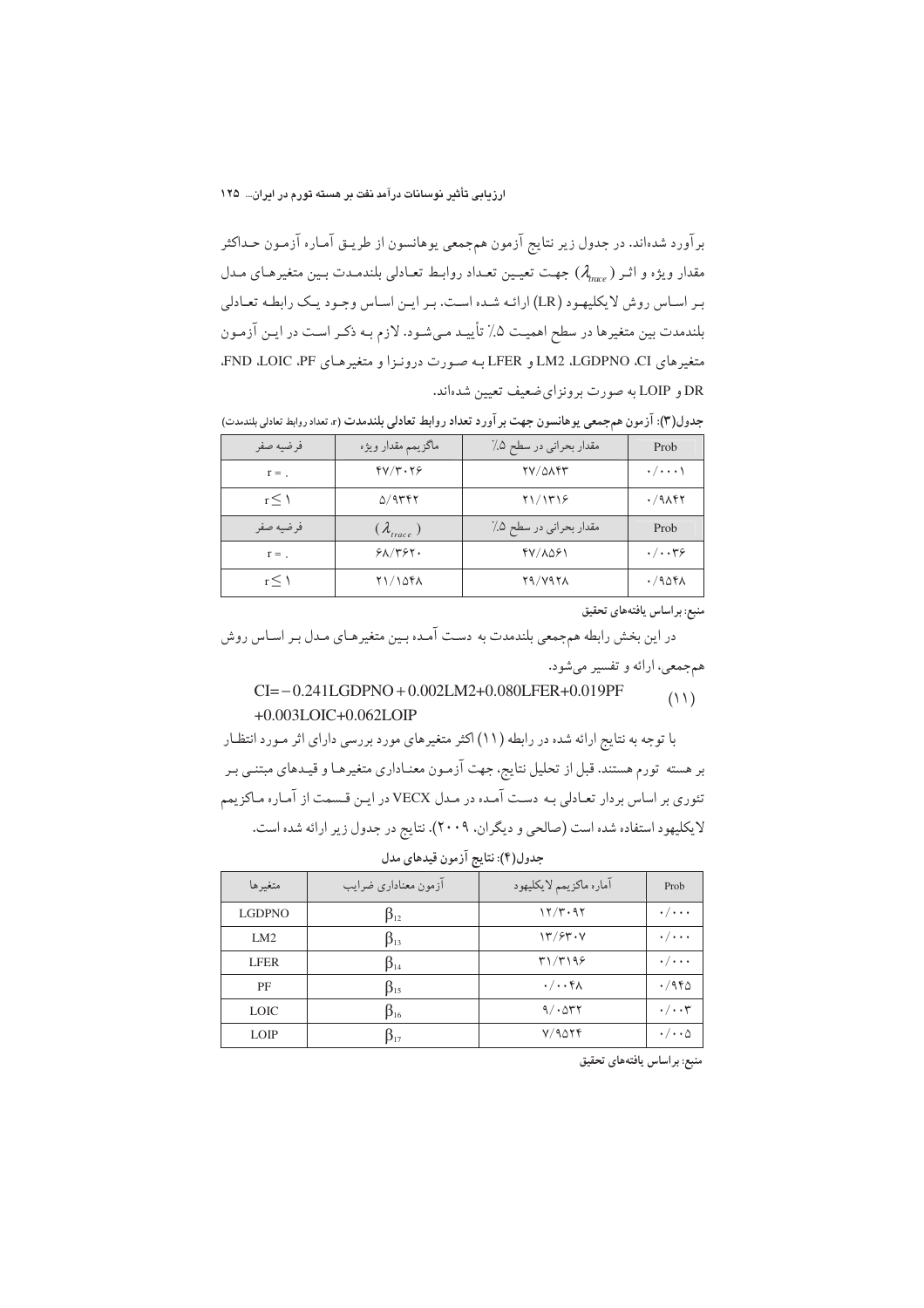با توجه به نتایج جدول(۴)، اکثر متغیرهای دارای اثر معنادار بر هسته تورم هستند. در ادامه برخی نتایج بر اساس رابطـه (۱۱) و جـدول (۴) تجزیـه و تحلیـل مـیشـود. بـرای نمونـه متغیـر لگاریتمی جزء دائمی درآمد نفت (LOIP) بـا هـسته تـورم (CI) رابطـه مثبـت و معنـاداری دارد. این نتیجه مبین این است که حتی اگر دولت در آمد نفت را بـه صـورت یـک متغیـر همـوار شـده (منهای نوسانات آن) مدیریت کند باز هم تأثیر فزاینـده آن بـر هـسته تـورم از بـین نمـیرود. بـا اهمیت بودن ضریب مثبت متغیر LOIC(جزء گذرای درآمد نفت) در کنـار نتیجـه فـوق بـدین معنی است که علاوه بر تأثیر مثبت جـزء دائمـی درآمـد نفـت بـر هـسته تـورم، نوسـانات درآمـد تحقق یافته نفت حول مقدار ۖ دائمی آن نیز بر هسته تورم اثر مثبت دارد. این نتیجـه حـاکی ۖ از آن است که چنانچه به جای تزریق درآمد تحقق یافته نفت به اقتصاد (سناریوی فعلبی در مـدیریت در آمد نفت ایران <sup>۱</sup>)مقداری هموار شده (دائمی یا بلندمـدت) از آن بـه اقتـصاد وارد شـود، تـأثیر افزایشی درآمد نفت بر هسته تورم در مجموع کاهش مـیbیابـد. تـأثیر متغیـر لگـاریتم نقـدینگی (LM2) بر هسته تورم نیز مثبت، معنـادار و مطـابق تئـوري اسـت. ضـریب متغیـر نـرخ آزاد ارز (LFER) نیز معنادار است. به طوری که افزایش نرخ ارز در بلندمـدت تـأثیر انبـساطي بـر روی هسته تورم ایجاد میکند. جهت تأثیرگذاری نرخ ارز به دلیل اثراتی که بر روی تراز خارجی دارد قابل توجيه است. متغير توليد ناخـالص داخلـي بـدون نفـت (LGDPNO) داراي تـأثير منفـي و معنادار بر هسته تورم میباشد که مطابق تئوری پولگرایان است.

با استفاده از مكانيزم تصحيح خطا (ECM) ضرايب كوتاه مدت متغيرهاي مدل هسته تورم نيـز برآورد گردید که نتیجه به صورت زیر است:

D(CI) = 0.0181+1.094 D(CI(-1)) - 0.001 D(LGDPNO(-1))  
+0.002 LOIC + 0.003 LOIP -0.039 *ECM* (-1)  

$$
{}^{[1.804]}_{[1.804]}
$$

ملاحظه میگردد که هسته تورم به مقادیر خود در دورههای گذشته چسبندگی دارد؛ این مطلب با توجه به تئوري انتظارات تورمي قابل توجيه است. رابطه جزء دائمي درآمد نفت با هسته تورم در کوتاهمدت مثبت و در سطح ۰/۰۵ معنادار است. این نتیجه با اثرات بلندمدت این متغیـر هماهنـگ است. می توان گفت در صورتی که دولت با در آمدهای نفتی بـه صـورت در آمـد همـوار شـده رفتـار نماید، بازهم نمیتواند بر روی هسته تورم تأثیر انقباضی داشـته باشـد، بلکـه وجـود درآمـد نفـت در

۱. منهای چند سال اخیر که حسابی به نام حساب ذخیره ارزی برای کنترل تزریق درآمد صادراتی نفت در اقتصاد ایران تعبیه شده است (که البته کارایی اجرایی زیر سؤال است)، میتوان گفت که تقریبـاً در تمـام سـالهـای قبـل از آن تمام درآمد سالانه نفت در همان سال به اقتصاد تزريق شده است.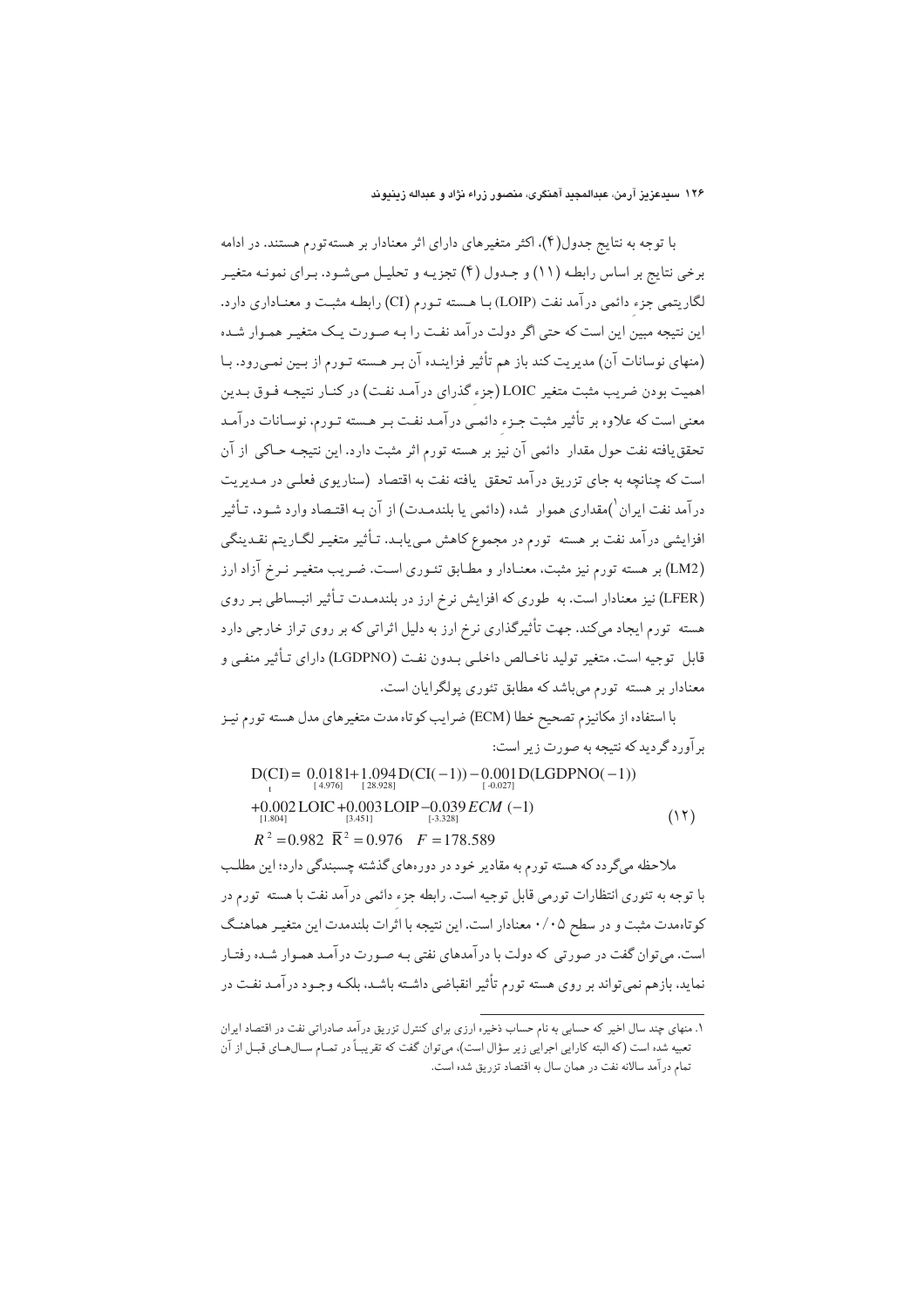اقتصاد ایران خود میتواند عاملی جهت افزایش تورم حتی در کوتاهمدت باشد. جزء گـذرای درآمـد نفت نیز دارای رابطه مثبت با هسته تورم است هر چند که این رابطه در سطح حدوداً ۰/۰۸ معنـادار است. به طوري كه مي توان گفت نوسانات درآمـد نفـت در كوتـاهمـدت نيـز بـر هـسته تـورم تـأثير انبساطي دارد. همچنين هسته تورم نسبت به مقدار تعـادلي بلنـدمـدت خـود سـاليانه ۰/۰۴ تعـديل میشود. متغیر حساب ذخیره ارزی (FND) نیز در مدل تصحیح خطای هسته تورم وارد شد ک با توجه به احتمال به دست آمده ضریب آن در سطح ۱۰ درصد نیز معنادار نبود و از مدل نهایی حـذف شد. بنابراین، حساب ذخیره ارزی که از سال ۱۳۷۹ وارد اقتصاد ایـران شـده اسـت عمـلاً نتوانـسته است کارآیی خود را در کنترل تورم نشان دهد.

تحلیل واریانس: در نمودار(۲) نتایج تحلیل واریانس متغیر هسته تورم ارائه شده است. بـر اساس نتايج مطرح شده، با افزايش دورهها تأثير خود توضيح دهنـدگي هـسته تـورم كـاهش و تـأثير توضیح دهندگی عمده دیگر متغیرها افزایش می یابد. به طوری که مثلاً دو متغیر کلیدی جزء دائمی و گذرای درآمد نفت از نظر تـأثیر توضـیح‹هنگـی در ارتبـاط بـا هـسته تـورم دارای اثـرات متفـاوت میباشند. به طوری که تأثیر توضیح دهندگی جزء دائمی درآمد نفت با افزایش تعـداد دورههـا رونـد نسبتاً افزایشی دارد. اما تأثیر توضیح دهندگی جـزء گـذرای درآمـد نفـت بـهرغـم رونـد افزایـشی در دورههای ابتدایی، با افزایش تعداد دورهها روند کاهـشی را دنبـال مـی کنـد. تـأثیر توضـیح۱هنـدگی متغیرهای نرخ آزاد ارز و نقدینگی در رابطه با هسته تورم در طی زمان دارای رونـد متنـاوبی اسـت. تأثير ساير متغيرها نيز به همين ترتيب تفسير مىشود.



نمودار (٢)- نتايج تحليل واريانس

منبع: بر اساس یافتههای تحقیق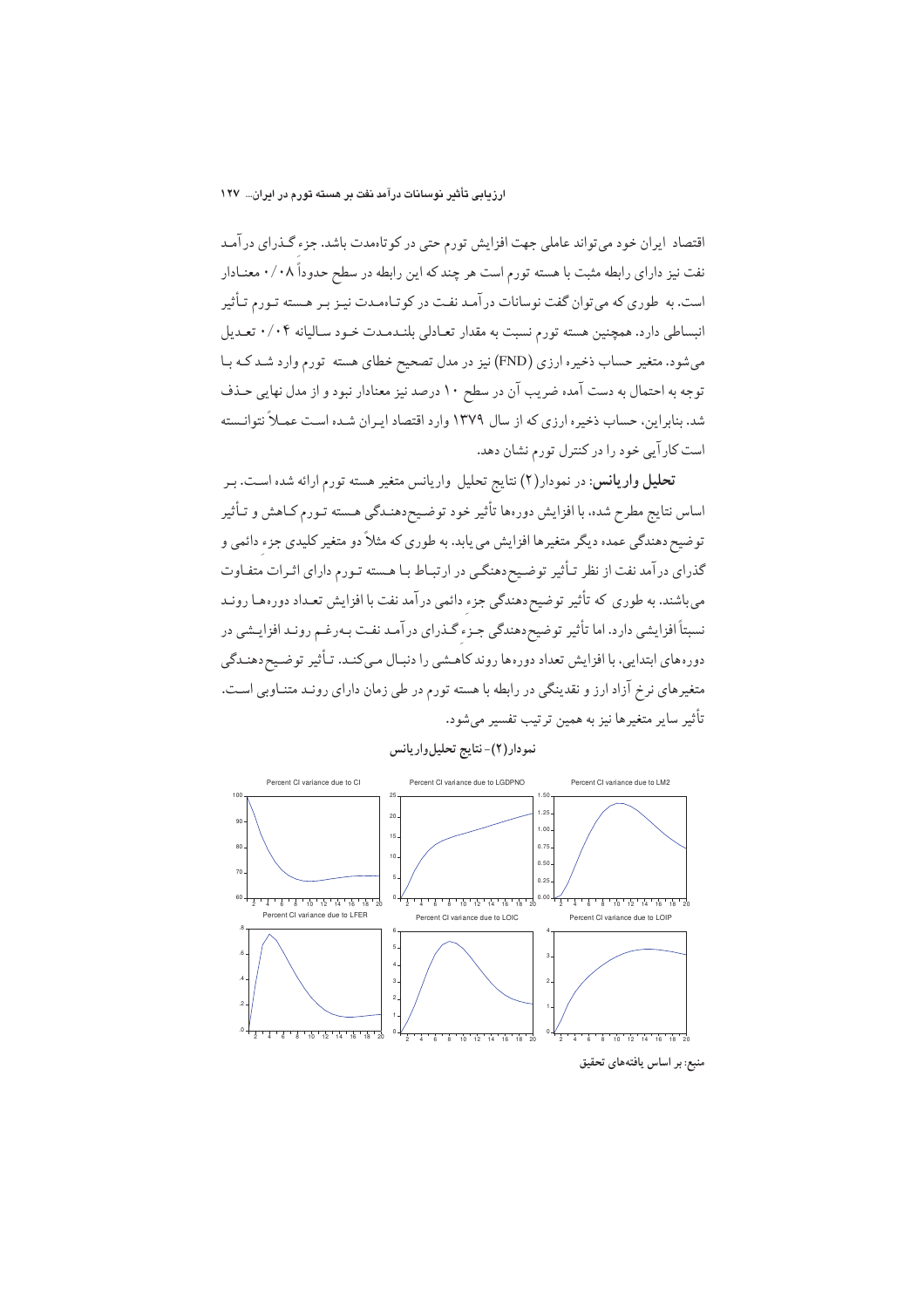# نتېجەگېرى

در این بررسی تأثیر درآمد نفت بر هسته تورم در اقتصاد ایران مـورد ارزیـابی قـرار گرفتـه است. شواهد تاریخی نشان می،دهد قبل از ورود در آمدهای هنگفت نفتی، اقتصاد ایران بر اسـاس خودبسندگی سنتی اداره میشد. به طوری که تولید، مصرف، صادرات و واردات کـشور وضـعیت نسبتاً متعادلی داشت. اما با ورود در آمد نفت، ساختار اقتصادی بـه دلـیل ایجـاد پیمـاری هلنـدی ناشی از این درآمدها تغییر نمود. هدف در این تحقیق، ارزیابی چگـونگی تـأثیر درآمـد نفـت بـر هسته تورم از کانالهای مستقیم و غیرمستقیم بوده است. به این منظور از متغیرهای جـزء دائمـی درآمد نفت و جزء گذرای آن به عنوان کانالهای مستقیم و از سایر متغیرهـا بـه عنـوان کانـال غیر مستقیم اثرگذاری استفاده شدهاست. اکثر متغیرهای مـورد بررسـی دارای اثـر مـورد انتظـار و معنادار بر هسته تورم هستند. برای نمونه متغیرهای جزءدائمی و گذرای درآمد نفت تأثیر مستقیم و معناداری بر روی هسته تورم دارند. علاوه بر این، با توجه به غیرقابل پیش بینی بودن قیمت نفت، تأثير نوسانات قيمت آن نهايتاً باعث افزايش واريانس بودجه دولت مے شـود. تـأثير ايـن نوسانات و موج ایجاد شده تأثیر گستردهتری بر اقتصاد داخلی بر جای خواهد گذاشت. این مسئله به طور معناداری منجر به افزایش تورم در بلندمدت میشود. نتایج حاصله همچنین حـاکی اسـت که علاوه بر تأثیر مثبت جزءدائمی درآمد نفت بر هسته تورم، نوسانات درآمد تحقـق یافتـه نفـت حول مقدار دائمي آن نيز بر هسته تورم تأثير مثبت دارد. اين نتيجه به اين معنى است كه چنانچـه به جای تزریق درآمد تحقق یافته نفت به اقتصاد (سناریوی فعلی در مدیریت درآمد نفت ایـران) مقداري هموار شده (دائمي يا بلندمدت) از آن به اقتصاد وارد شود، تأثير افزايشي درآمد نفت بـر هسته تورم در مجموع کاهش می یابد. با توجه به این نتیجه، توصیه می شود به جای تزریق در آمـد نفت به صورت تحقق یافته آن در اقتصاد، فرمی هموار شـده (دائمـی - بلندمـدت) از آن هزینـه گردد. به این منظور لازم است نهادهایی مستقل و فراتر از نهاد اجرایی کشور مدیریت هزینه کرد این درآمد را به عهده بگیرد.

#### منابع

# الف-فارسي

- ۱. اميسري، هسادي؛ چسشمي، علسي؛ «محاسسيه هسسته تسورم در ايسران»، جسستارهاي اقتسصادي، ىھار و تايستان ١٣٨٣، شماره١.
	- ۲. بانک مرکزی جمهوری اسلامی ایران،*گزارش اقتصادی و ترازنامهٔ بانک مرکزی*، درسالهای مختلف.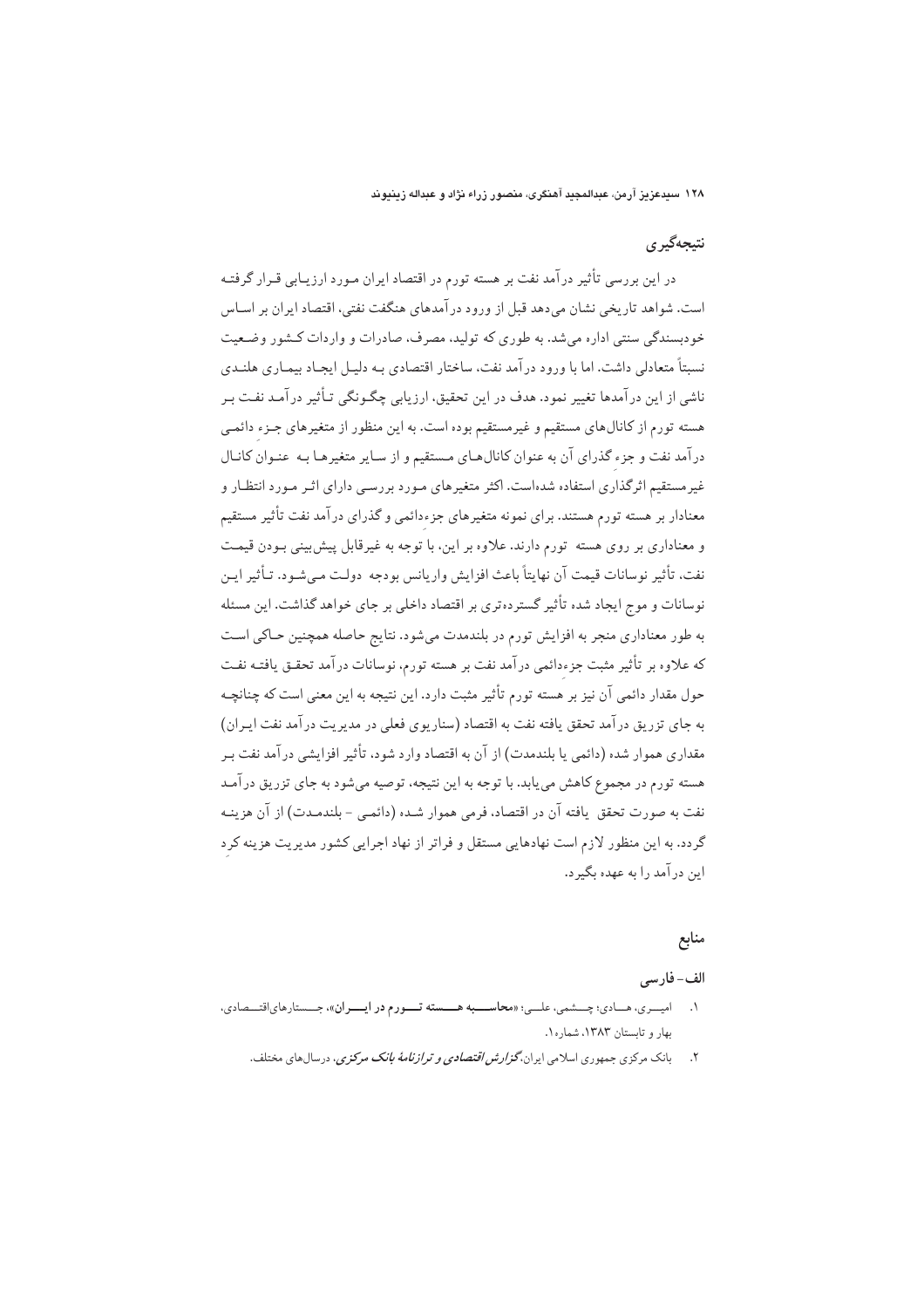- ۳. رزاقي، ابراهيم: الگويي براي توسعه اقتصادي ايران. تهران، نـشرني، نـشريه مـشعل، انتـشارات وزارت نفـت. ۱۳۸۰. شمار رهای مختلف.
- \*N+85(N&-)]/ a%-
a-5a 7\$)a.aRa/ 8a/(Qf3a) N#,=NN-n O ارشیو فرهنگ و ادب، ۱۳۸۷.
	- ۵. ابراهامیان، یرواند*؛ ایران بین دو انقلاب*، ترجمه گلمحمدی و فتاحی، تهران، نشرنی، ۱۳۸۸.

ب-لاتين

- 6. Bahmani-Oskooee, M; 1995, "**Source of Inflation in Post-Revolutionary Iran**", International Economic Journal 9, 61-72.
- 7. Bagliano, Fabio C. and Claudio Morana; 2003, "**Measuring US core inflation: A common trends approach**", Journal of Macroeconomics no.25, 197–212.
- 8. Bakhshi, Hasan and Yates, Tony; 1999, **To trim or not to trim? An application of a trimmmed mean inflation estimator to the United Kingdom**, Bank of England working papers 97, Bank of England.
- 9. Bear, W; 1987, *The Resourgence of Inflation in Brazil*, World Development (August), 1007-1034.
- 10. Becker, T; 1999, "**Common Trends and Structural Change: A Dynamic Macro Model for the Pre- and Post-Revolution Islamic Republic of Iran**", IMF Working Paper 99/82.
- 11. Bryan, M.F., Cecchetti, S.G; 1994, *Measuring Core Inflation In: Mankiw***, N.G. (Ed.)**, Monetary Policy, University of Chicago Press-NBER, Chicago.
- 12. Cogley, Timothy; 2002, "**A Simple Adaptive Measure of Core Inflation**", Journal of Money, Credit and Banking, Blackwell Publishing, vol. 34(1), pages 94-113.
- 13. Freeman, D.G; 1998, "**Do Core Inflation Measures Help Forecast Inflation?**", Economics Letters 58 (February), 143–147.
- 14. Garratt, T., K. Lee, M. H. Pesaran, and Y. Shin; 2006, *Global and National Macroeconometric Modelling: A Long Run Structural Approach***,** Oxford, Oxford University Press.
- 15. Hamilton, James D., Herrera, Ana Maria; 2004, **Oil shocks and aggregate macroeconomic behavior: The role of monetary policy***: Comment,* Journal of Money, Credit, and Banking 36 (2), 265–286.
- 16. Harberger, A; 1963, *The Dynamic of Inflation in Chile, IN C. F. Christ (Eds.)*, Measurement in Economics, Stanford University Press.
- 17. Hooker, Mark A; 2002, "**Are Oil Shocks Inflationary? Asymmetric and Nonlinear Specifications Versus Changes in Regime**", Journal of Money, Credit, and Banking 34 (2), 540–561.
- 18. Karshenas, M., pesaran, M. H; 1995, "**Economic, Reform and the Iranian Economy**, Middle East Journal, 49(1), 89-111.
- 19. Le Bihan, Herve and Sedillot, Franck; 2002, "**Implementing and interpreting indicators of core inflation: the case of France**", Empirical Economics, Springer, vol. 27(3), 473-497.
- 20. Leo Bonato; 2007, *Money and Inflation in the Islamic Republic of Iran*, IMF Working Paper, Middle East and Central Asia Department.
- 21. Liu, O. and O.S. Adedeji; 2000, **Determinants of Inflation in the Islamic Republic of Iran, A Macroeconomic Analysis**, IMF Working Paper 00/127.
- 22. Maher Hasan and Hesham Alogeel; 2007, *Understanding the Inflationary Process in the GCC Region: The Case of Saudi Arabia and Kuwait*.